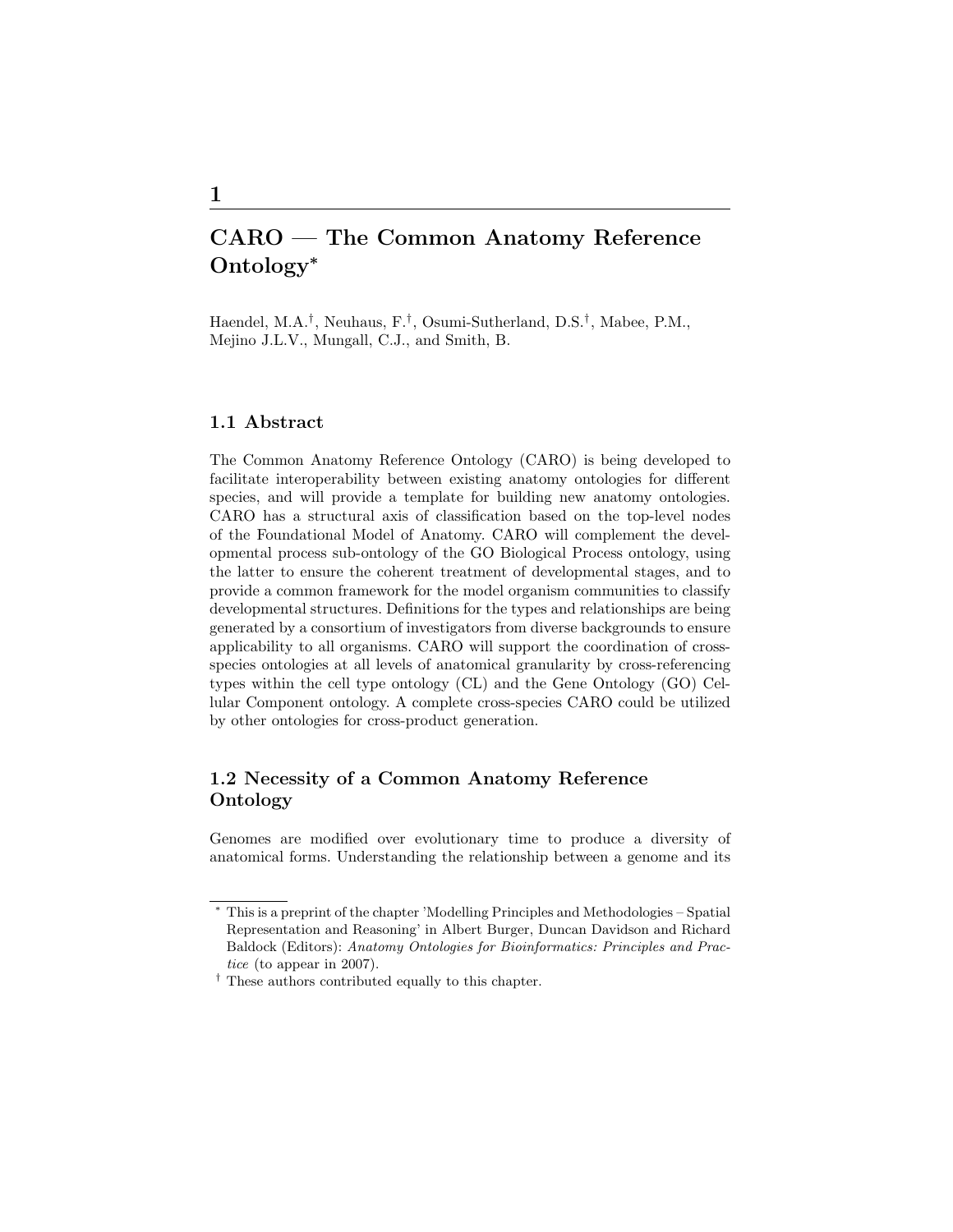phenotypic outcome requires an integrative approach that synthesizes knowledge derived from the study of biological entities at various levels of granularity, encompassing gene structure and function, development, phylogenetic relationships, and ecology.

Many model organism databases collect large amounts of data on the relationship between genetic/genomic variation and morphological phenotypes in databases. Model organism databases standardize the description of morphological phenotypes and gene expression patterns by using types from anatomy ontologies that are specific to their focus species of interest. These ontologies have allowed the model organism databases to group phenotypic and gene expression data pertaining to particular anatomical types.<sup>3</sup> Methods of phenotype curation are being extended and standardized as part of the work of the National Center for Biomedical Ontology, which aims to provide datamining tools that can be applied across all species. In particular these tools will facilitate queries relating to anatomical structures and associated genes. Currently, however, there is no system for standardizing the representation of anatomy in ontologies.

Cross-species standardization among anatomy ontologies would bring a number of benefits. First, it would allow the development of standardized tools for grouping and querying anatomy-linked data. Second, it is a prerequisite for inference of anatomically based phenotypic and gene expression data within and across species. Third, if anatomy ontologies were standardized, then a method for representing homology between anatomical types in different anatomy ontologies could be devised. Fourth, standardization would allow better interoperability between anatomy ontologies and other ontologies.

In this chapter, we propose a common anatomy reference ontology (CARO), which is designed to serve as a standardized, generic structural classification system for anatomical entities. We also propose a standardized set of relations for use in building anatomy ontologies, extending the set of relations already defined as part of the OBO Relations Ontology [17]. By necessity, this proposal also begins to address the key issue of representation of homology between anatomical types in the context of anatomy ontologies.

This chapter summarizes progress on creating CARO, drawing on conclusions reached during an anatomy ontology workshop held in Seattle, WA, in September of 2006 sponsored by the National Center for Biomedical Ontology.<sup>4</sup>

<sup>3</sup> In keeping with the nomenclature of Smith et al. [18], we prefer the term 'type' to 'class'. Ontologies contain terms that refer to types of things in the real world. A type should not be confused with its instances. For example, a human anatomy ontology might contain the term 'foot'. This refers to the type human foot, of which your left foot is an instance. The collection of all such instances is the extension of the corresponding type.

<sup>4</sup> http://bioontology.org/wiki/index.php/Anatomy Ontology Workshop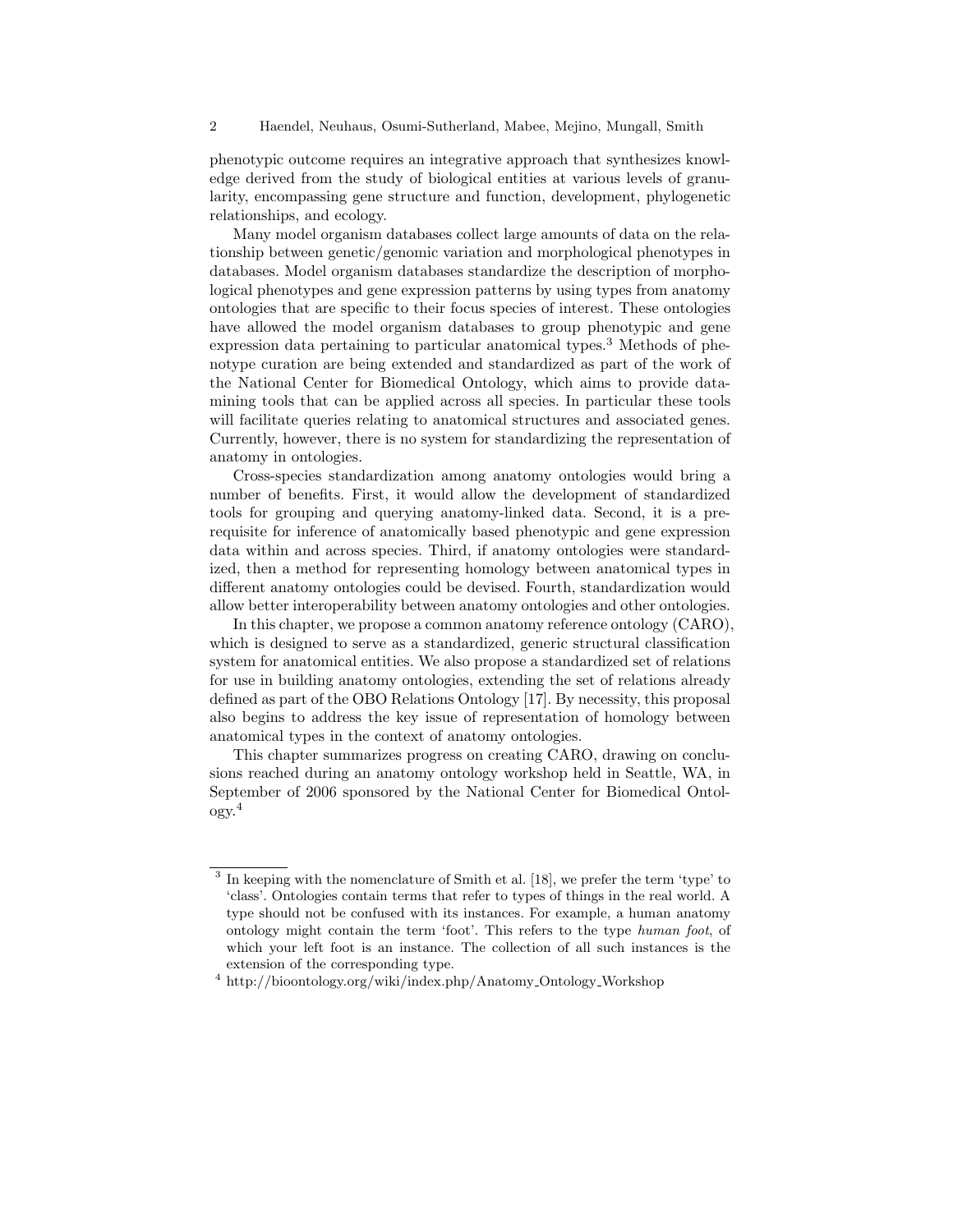#### 1.3 What is CARO?

CARO is an ontology of common anatomy. At its core is a single, structural classification scheme based on that developed by the Foundational Model of Anatomy (FMA), a well established ontology of human anatomy [11]; see also Rosse and Mejino, in this volume), which adheres to the principles laid out by the OBO Foundry.<sup>5</sup> CARO has also adopted the FMA policy of single inheritance. This policy is based principally on the empirical observation that ontologies that allow multiple inheritance, while easier to build, are marked by characteristic errors, which generally result from the use of multiple classification schemes within a single ontology, leading to what has been called 'is  $a$ overloading'. This can be avoided by utilizing genus-differentia definitions of the terms in ontologies, in which each type is specified as a refinement (via some *differentia*) of an existing more general type (the *genus*, i.e. the corresponding parent type, in the  $is_a$  hierarchy). Definitions following this form are typically written along the lines of 'An S  $is_a$  G which D'. This provides unambiguous definitions that can be applied consistently and leads, if done properly, to clean classification hierarchies in which all types have a single  $(is_4)$  parent and all children of a given type are disjoint (so that nothing can be an instance of both a type and its sibling).

CARO provides relations and the definitions for high-level anatomical types for canonical anatomies. A canonical anatomy gives an account of the 'prototypical' composition of the members of a given species.<sup>6</sup> This simplifies the task of constructing anatomy ontologies, because information captured in them, for example pertaining to part and location relationships, can differ radically in non-canonical types. Scientific communities have different perspectives on what constitutes canonical anatomy. Model organism biologists generally have a standard strain or strains that are considered 'wild-type' for their chosen species. Within medicine, canonical anatomy is a generalization deduced from qualitative observations that are implicitly sanctioned by their accepted usage by anatomists [12] [18]. Defining canonical anatomy is even more problematic in the context of evolutionary biology, where natural variation within a species is often the object of study. Taxonomists therefore utilize voucher or 'type' specimens to define what is representative for a given species.<sup>7</sup> Extensions of CARO to enable integration with the disease ontology (DO) or other ontologies representing pathology or non-canonical anatomy can be accomplished in due course; but such integration will be unfeasible except on the basis of a foundation of canonical anatomy in relation to which relevant deviations can be defined.

 $^{5}$  http://www.obofoundry.org/<br> $^{6}$  For a more detailed analysis

<sup>6</sup> For a more detailed analysis see Chapter 14.

<sup>7</sup> International Commission on Zoological Nomenclature, International Code of Zoological Nomenclature online, chapter 13: The type concept in nomenclature, Article 61. Principles of Typification. http://www.iczn.org/iczn/index.jsp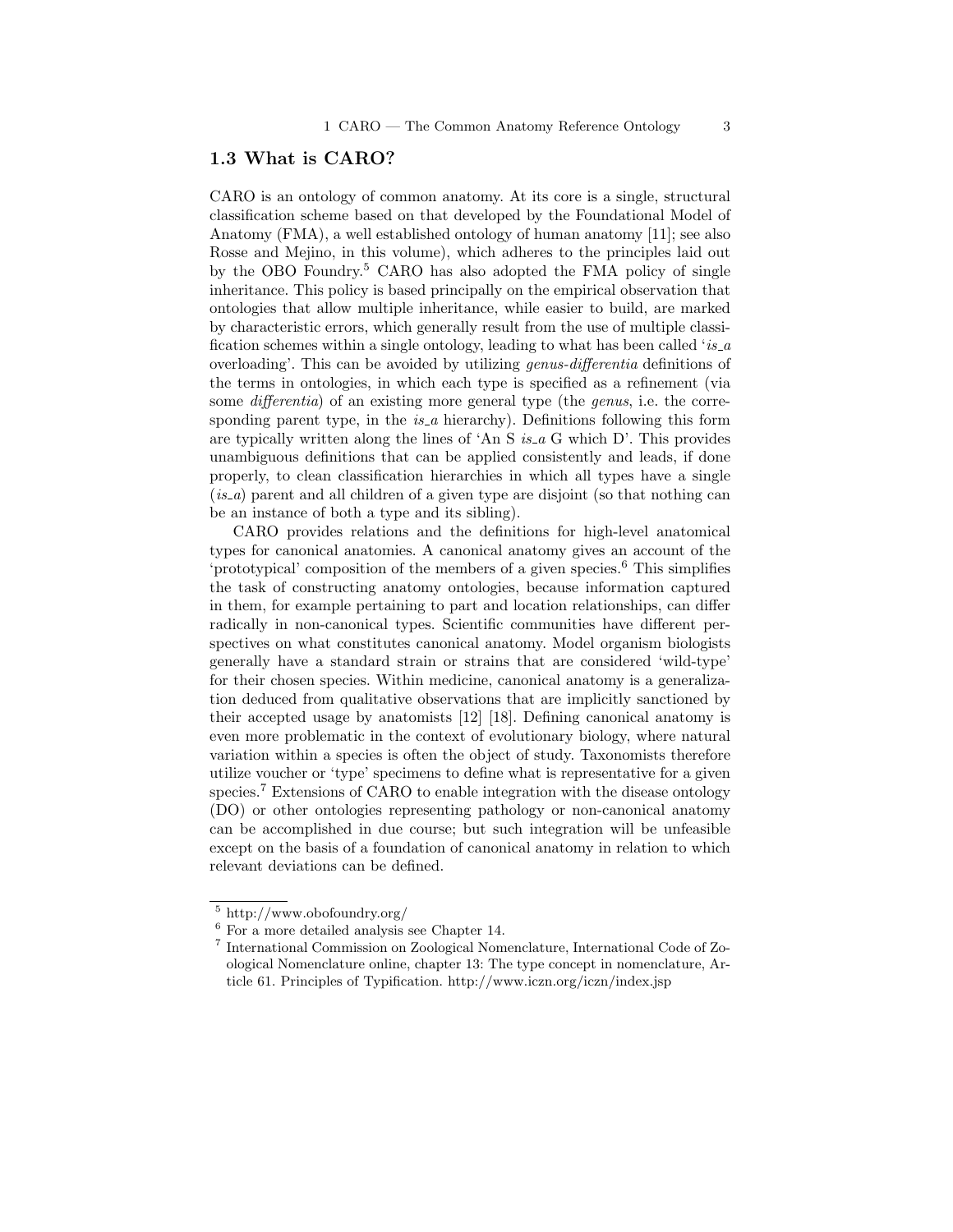CARO includes structural definitions of many generic anatomical types such as cell, portion of tissue, organ and anatomical system (see appendix for a complete list), organized in an  $is_a$  hierarchy. Part of and other relations between these types will also be represented. CARO thereby provides a standardized reference ontology on which to build single or multi-species anatomy ontologies or from which to reorganize existing ontologies. This can be achieved by using a clone of CARO to create upper-level types for a single or multi-species ontology. As part of a single or multi-species ontology, the cloned types will refer to anatomical types in the species or taxon in question. Each of these types cloned from CARO will have an  $is_a$  relationship to the corresponding CARO type, and will inherit from the latter its definition.

The CARO types cell and cellular component are potential root nodes for two existing non-species-specific anatomy ontologies: GO cell component and OBO cell type. Work is already under way to coordinate definitions and type names that are common to CARO and the latter ontologies, and definitions in all three ontologies will cross-reference each other.

A structural classification alone is not sufficient for the complete representation of anatomy. Other classification systems required for this task include an ontology of functions applicable to anatomical structures and an ontology of phenotypic qualities such as shape (see Figure 1.1). Types from ontologies of function and quality can be used in conjunction with CARO types to build combined anatomy ontologies for single species with multiple inheritance 'views'. For example, components of the immune system are grouped based on the function 'body defense'; they are not part of some single structure or group that can be structurally defined in CARO. Some suitable ontologies of functions are already in existence or are planned (GO Molecular Function [5]; FMP [3]) however, it may be necessary to supplement these ontologies with others still to be created.

Anatomical types classified under CARO can also be linked to types representing biological processes in which they participate, such as those found in the Biological Process Ontology (GO) or in developmental stage ontologies (see Section 1.7). The formalism for combining definitions of types from different parent ontologies in a definition follows the genus and differentia methodology described earlier.

CARO is an ontology of independent anatomical continuants. Continuants have a continuous existence through time. Dependent continuant entities are things that inhere in independent continuant entities such as qualities and functions. Occurrents (processes) have temporal parts which unfold in time (every occurrent depends on one or more independent continuants as its participant or bearer). The prefixes shown in parentheses in Figure 1.1 refer to ontologies that are either under development (FMP, RnaO, PrO) or are available at OBO web site.<sup>8</sup>

<sup>8</sup> http://obo.sourceforge.net/browse.html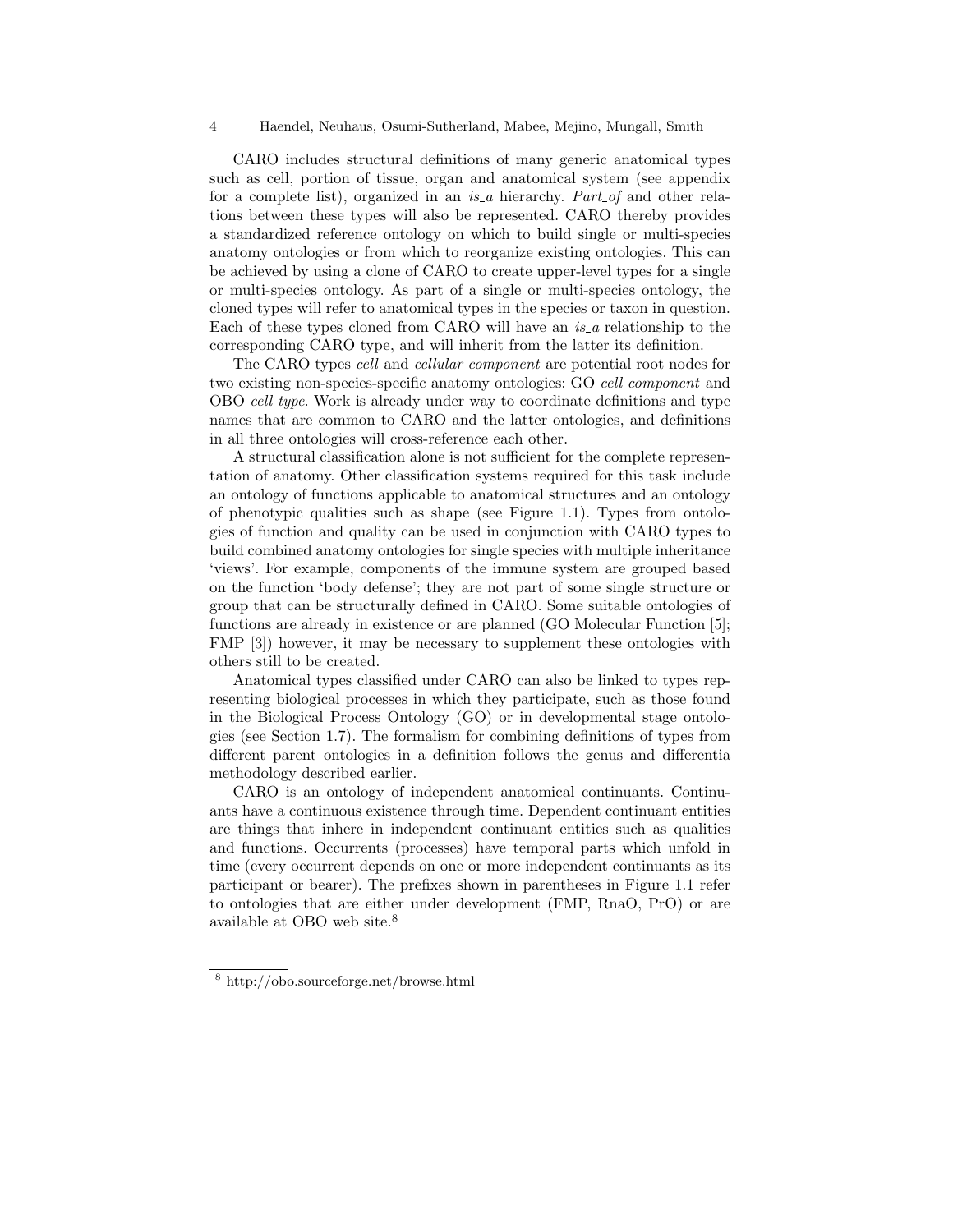| <b>RELATION</b><br>T0                    | CONTINUANT                            |                                               |                              |                                 | <b>OCCURRENT</b>             |
|------------------------------------------|---------------------------------------|-----------------------------------------------|------------------------------|---------------------------------|------------------------------|
| <b>TIME</b><br>GRANULARITY               | INDEPENDENT                           |                                               | <b>DEPENDENT</b>             |                                 |                              |
| ORGAN AND<br>ORGANISM                    | Organism<br>(NCBI<br>Taxonomy)        | <b>Anatomicall</b><br><b>Entity</b><br>(CARO) | Organ<br>Function<br>(FMP)   | Phenotypic<br>Quality<br>(PaT0) | Biological<br>Process        |
| CELL AND<br>CELLULAR<br><b>COMPONENT</b> | Cell<br>CL                            | Cellular<br>Component<br>(GO)                 | Cellular<br>Function<br>(GO) |                                 | (GO)                         |
| <b>MOLECULE</b>                          | Molecule<br>(ChEBI, SO,<br>Rna0, Pr0) |                                               | Molecular Function<br>(GO)   |                                 | Molecular<br>Process<br>(GO) |

Fig. 1.1. Coverage of species-independent ontologies relevant to biology

## 1.4 CARO Structure and Definitions

At time of publication, the first version of CARO is under active development. A CARO listserve and wiki track discussion of the ontology and related subjects. CARO can be downloaded in obo and owl formats.<sup>9</sup>

The CARO types and definitions are based on the topmost nodes of the FMA (see [11]; and also Rosse and Mejino, elsewhere in this volume). The top levels of the FMA provide a rich set of abstract structural classifications that take into account qualities such as dimensions and contiguity and cover many levels of granularity from whole organism down to cell parts. All of these characteristics have made the FMA an ideal starting point for CARO. However, many of the FMA type definitions are not applicable to all species; some are mammal-specific, some are human-specific, and some are specific to only adult humans. The definitions of these types have been generalized in CARO to be inclusive of more species. Organismal domain specialists will be required to validate the CARO types, in much the same way that human anatomists were required to build and validate the FMA. In addition, the FMA is incomplete in its treatment of developmental structures and developmental relations. Because the representation of developmental anatomy in ontologies is central to the functioning of multiple model organism databases, we have begun to extend the CARO classification scheme to fill this gap. Figure 1.2 shows the taxonomy of the types in CARO. At the end of this chapter we have appended a table that lists all types of CARO including their defini-

<sup>9</sup> http://obo.sourceforge.net/cgi-bin/detail.cgi?caro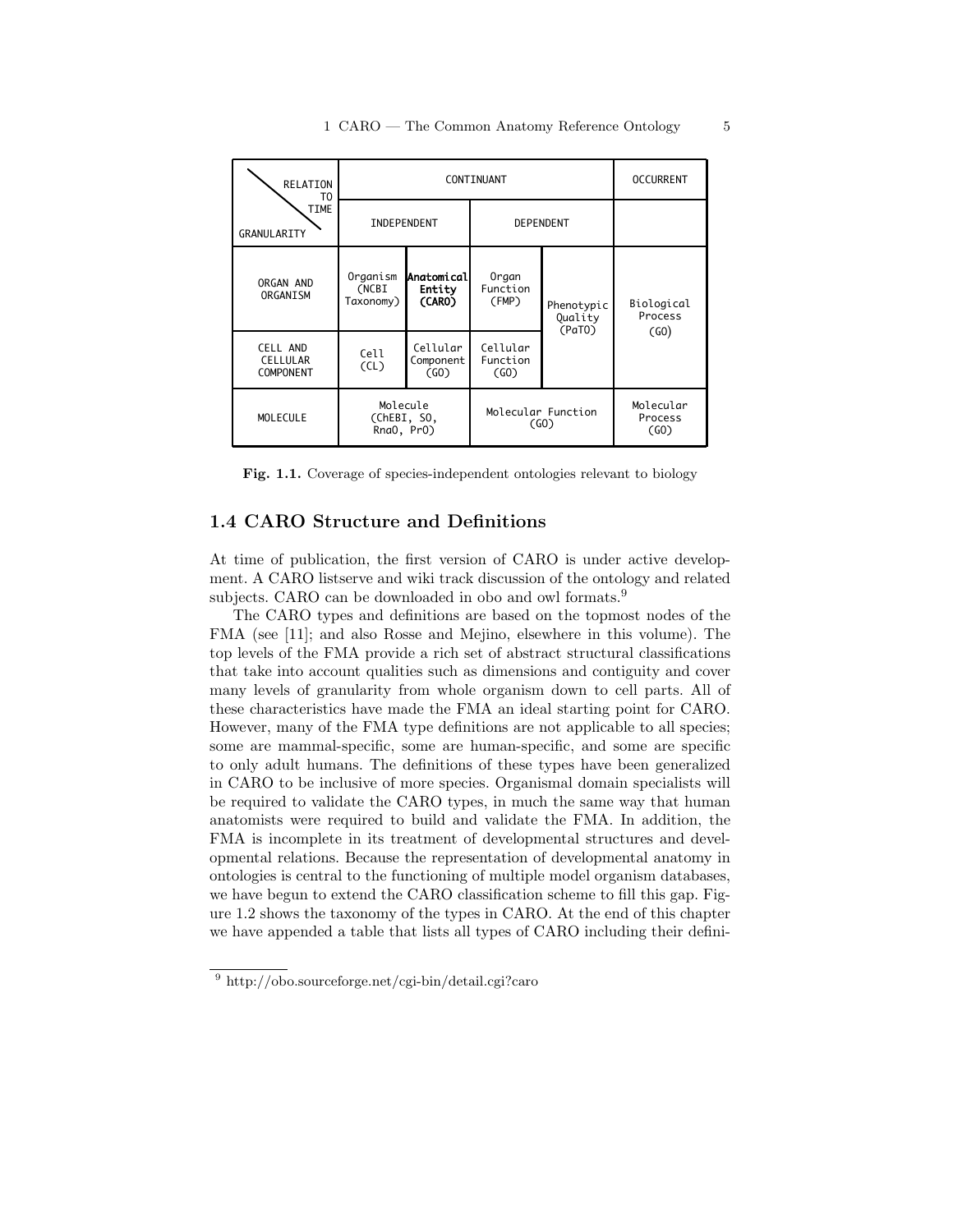tions. Definitions which have been modified from those used by the FMA for use in CARO are discussed below.

#### 1.4.1 Representing Granularity

In order to represent different levels of granularity in CARO, the appropriate types must be specified in such a way as to be applicable across all taxa. The FMA has a well developed system for classifying structural types according to a hierarchy of granularity. Each level of the hierarchy defines the basic building blocks for the level above; for example, portions of tissues are defined as aggregates of cells. However, because the FMA applies only to human anatomy, the FMA developers have used both this bottom up definition of structural types along with a human-specific top down naming system: a cardinal organ part is made up of multiple portions of tissues and an organ is made up of multiple cardinal organ parts. The term 'organ' in the FMA scheme is therefore restricted to structures with a high level of granularity. We have retained this scheme, but have renamed 'cardinal organ part' as multi-tissue structure and redrafted the definition so that it also applies to aggregates of portions of tissue that are not themselves part of compound organs. This results in two subtypes of multi-tissue structure. The first, simple organ, is representative of many structural units in anatomically simpler organisms and during the development of more anatomically complex organisms. The second, compound organ component, refers to discrete multi-tissue structures found within compound organs.

In order to accommodate anatomical structures which are comprised of other anatomical structures of varying levels of granularity, we propose the type *anatomical group*. The subtypes of anatomical group are *anatomical clus*ter and anatomical system, which permit classification of structures connected either directly or distally. In contrast to an anatomical cluster, the major elements of an anatomical system are discrete, localized anatomical structures of any granularity, or anatomical clusters of varying granularity, distributed across an organism. It has components that while connected, are not adjacent to each other and are separated by intervening structures that are not part of the system. Particularly illustrative examples are the nervous system, the vascular system of vertebrates and the tracheal tree of arthropods. In these examples, the system is in the form of trees or networks that are woven into the fabric of other tissues and organs. The type anatomical group and its children allow representation of systems or clusters of anatomical structures for all organisms, where the component parts may vary in their degree of granularity.

Portion of tissue: The term 'tissue' is used sometimes as a mass noun (compare: 'luggage', 'sugar') in such a way as to refer ambiguously to indeterminate amounts of cellular material. We prefer portion of tissue (a count noun analogous to 'suitcase' or 'sugar-lump') to make it clear that the term refers unambiguously to a single discrete structure. In addition, we have altered the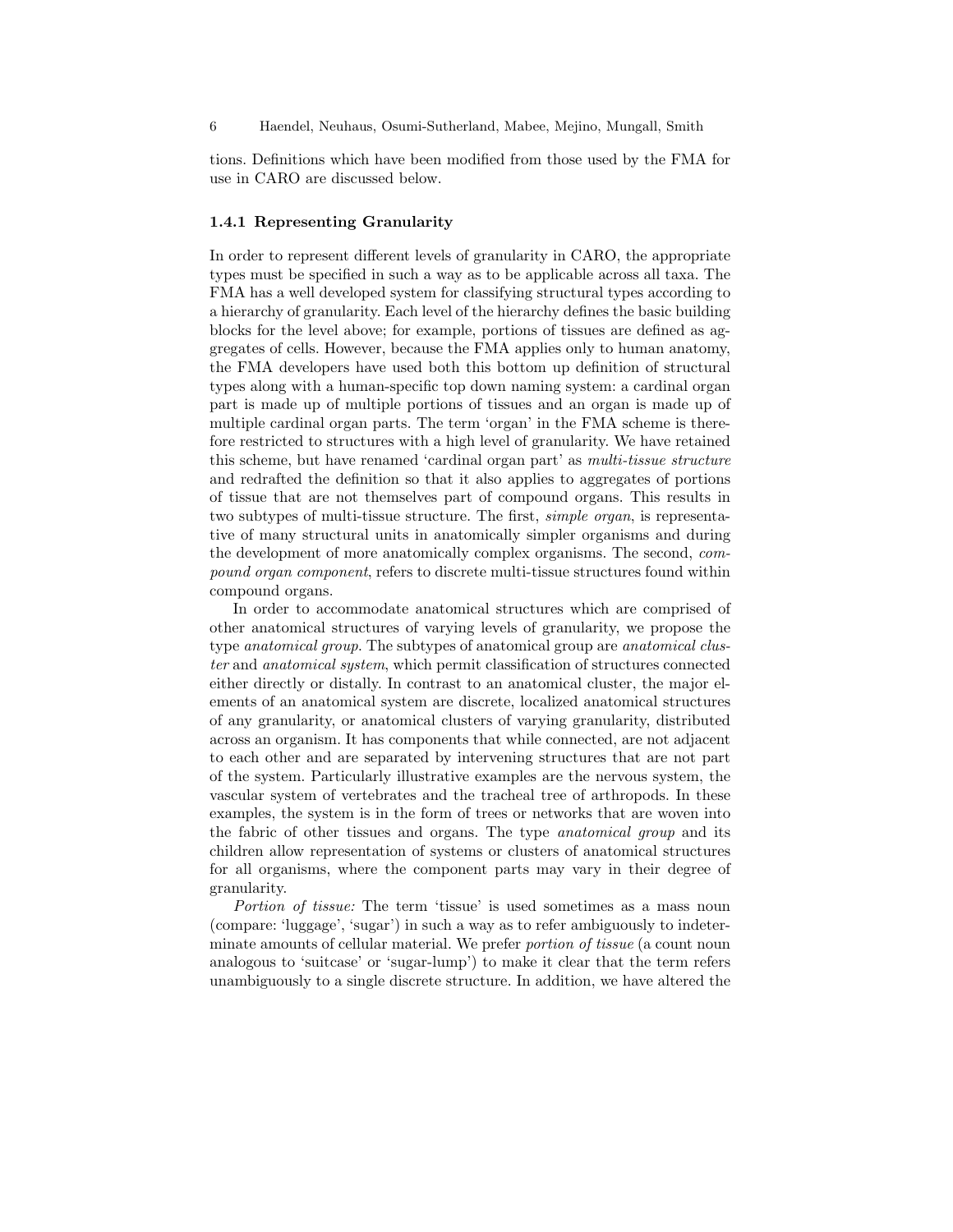1 CARO — The Common Anatomy Reference Ontology 7



Fig. 1.2. The taxonomy of CARO.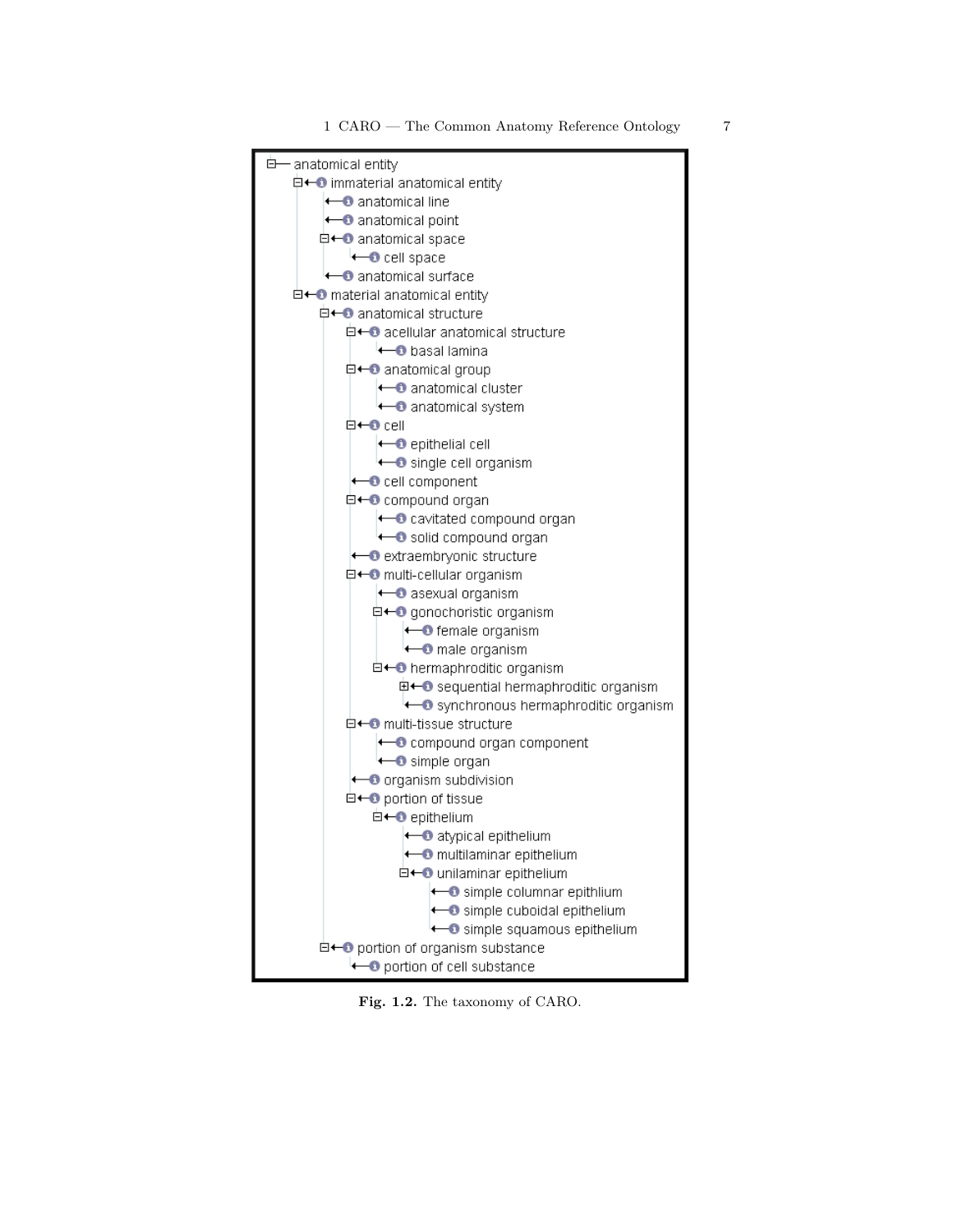definition to make 'cells of one or more types spatially arranged in a characteristic pattern' one of the defining features of tissue, rather than 'similarly specialized cells' as we believe this to be more inclusive of different taxa and of developing structures. 'Characteristic' is used to signify that each type of portion of tissue is marked by a distinctive pattern of organization of cells of distinctive types.

#### 1.4.2 Defining Organism Subdivisions

Definitions based on the level of granularity are not sufficient to define all types of anatomical structure. Some types need to be defined as divisions of a whole organism. The segmental organization of the anterior-posterior body axis in arthropods and annelids provides a particularly clear example. Segments are not defined by their level of granularity (e.g. portions of tissue, multi-tissue structures, etc.), but by morphological boundaries distributed along the anterior-posterior axis of the animal. However, within a particular taxonomic group, it may be possible to develop specific definitions of divisions of the whole organism that specify the granularity of these regions as well as defining them in relation to other such divisions. For example, the FMA's definition of cardinal body part subtypes (head, neck, trunk and limbs) is defined relative to the skeletal system. Because the particular ways that organisms are divided up differs between taxonomic groupings, we have added a generic node in place of 'cardinal body part', organism subdivision. This can be used as a parent term for more detailed definitions, including specification of granularity if appropriate, in more taxonomically restricted anatomy ontologies.

#### 1.4.3 Cross-ontology Coordination of CARO Types

A number of types in CARO are present in other ontologies, such as the Gene Ontology Cellular Component (GO CC), and the Cell Type ontology (CL) (see Table 1.1). Specifically, these types represent integration of different levels of anatomical granularity. Coordination of definitions between the GO CC, the CL, and CARO ontologies has begun, and these types will be linked via cross-references.

| CARO                                  | other OBO ontologies                 |
|---------------------------------------|--------------------------------------|
| <i>acellular anatomical structure</i> | GO:0044421 extracellular region part |
| cell                                  | GO:0005623 cell and CL:0000000 cell  |
| <i>epithelial cell</i>                | CL:0000066 epithelial cell           |
| cell component                        | GO:0044464 cell part                 |
| basal lamina                          | $GO:0005605$ basal lamina            |

Table 1.1. CARO types and their corresponding types in other OBO ontologies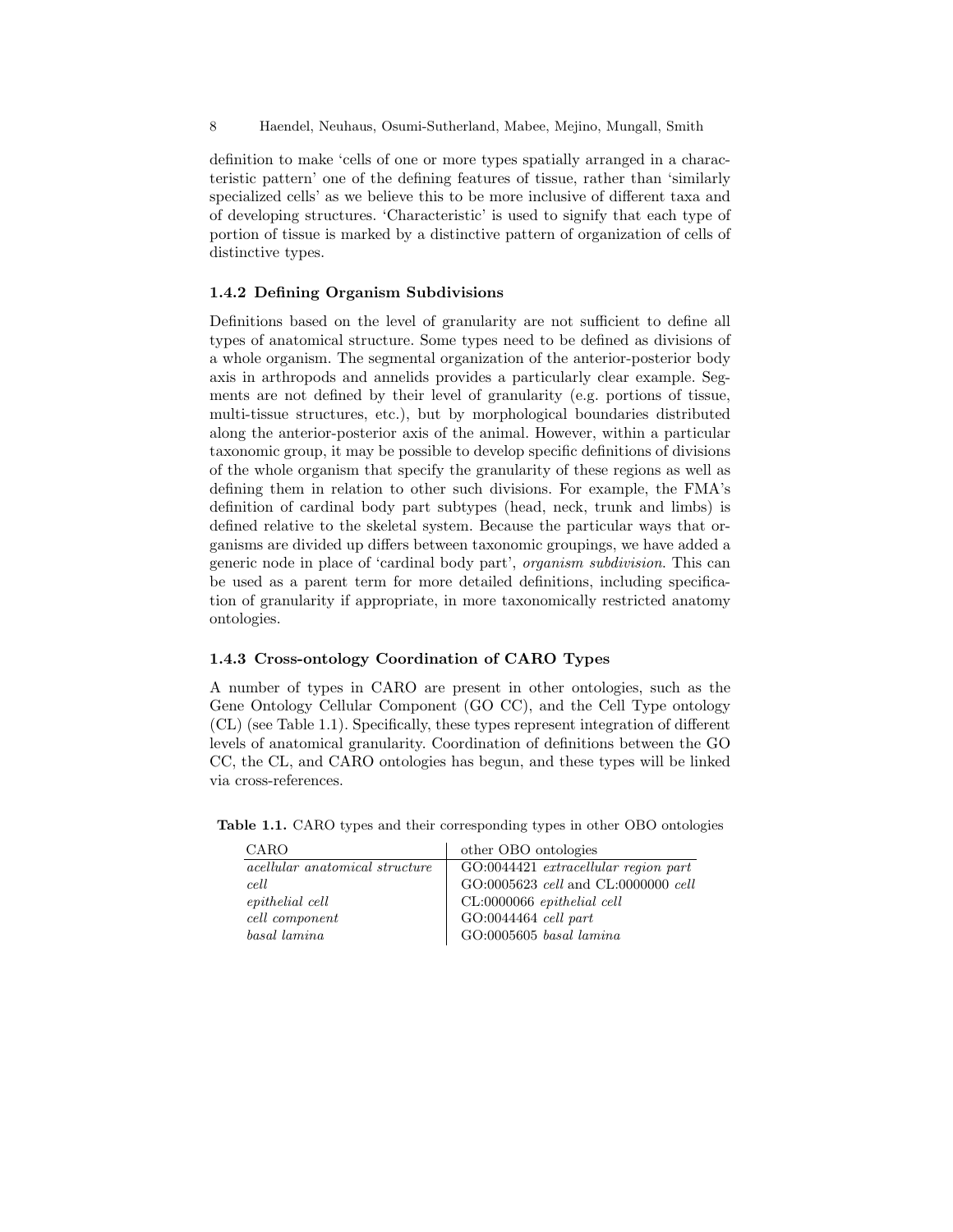#### 1.4.4 The Organism Types

We include the whole organism as an anatomical structure to allow the formulation of part relations of sexually dimorphic anatomical structures. For example, humans have as parts gonads, but only male humans have testes. Different life strategies for reproduction have different corresponding anatomical structures, requiring that these organism types be defined in CARO.

## 1.5 Developing Structure Types

Prior to extensive morphogenesis and differentiation, most developing structures are sufficiently simple that they can be defined as a subtype of the CARO type portion of tissue. In some cases, types originally defined for adult structures are clearly applicable to developing structures. For example, the regions of the imaginal discs of Drosophila that will develop into adult appendages have a structure consistent with our definition of columnar epithelium. However, other developing tissues share many but not all of the qualities of mature tissues. For example, many tissues of the early Drosophila embryo fit the definition of epithelium except that they lack a basal lamina. For this reason, the number of generic structural types will be expanded in future versions of CARO to ensure applicability to developing tissues.

Our system also allows the gradual increases in granularity that occurs during development to be captured in a consistent fashion. As development proceeds, developing structures of different granularity levels are formed. As they do, such structures can be reclassified from portion of tissue to multitissue structure, etc. Use of structurally classified developmental types to curate gene expression and phenotypic data will make it possible to look for genes common to the development and maintenance of particular structural types and to the transitions from one structural type to another.

These generic structural types will provide a basic structural classification of developing structures. However, many important details of structural types specific to a single species or taxonomic group will need to be captured in the relevant leaf nodes (the lowest nodes) of species-specific anatomy ontologies. These details can be formalized by referencing structural qualities specified in the Phenotype Attribute and Trait Ontology.<sup>10</sup>

Structural classification is limited in its ability to capture some of the dynamic structural changes which are important to developmental biologists. Specifically, they are interested in defining and classifying portions of developing tissue. CARO cannot provide terms that refer to specific regions of portions of tissue that do not have a structural differentia, but we think it important to specify how this might best be achieved in species-specific or

<sup>10</sup> http://www.bioontology.org/wiki/index.php/PATO:Main Page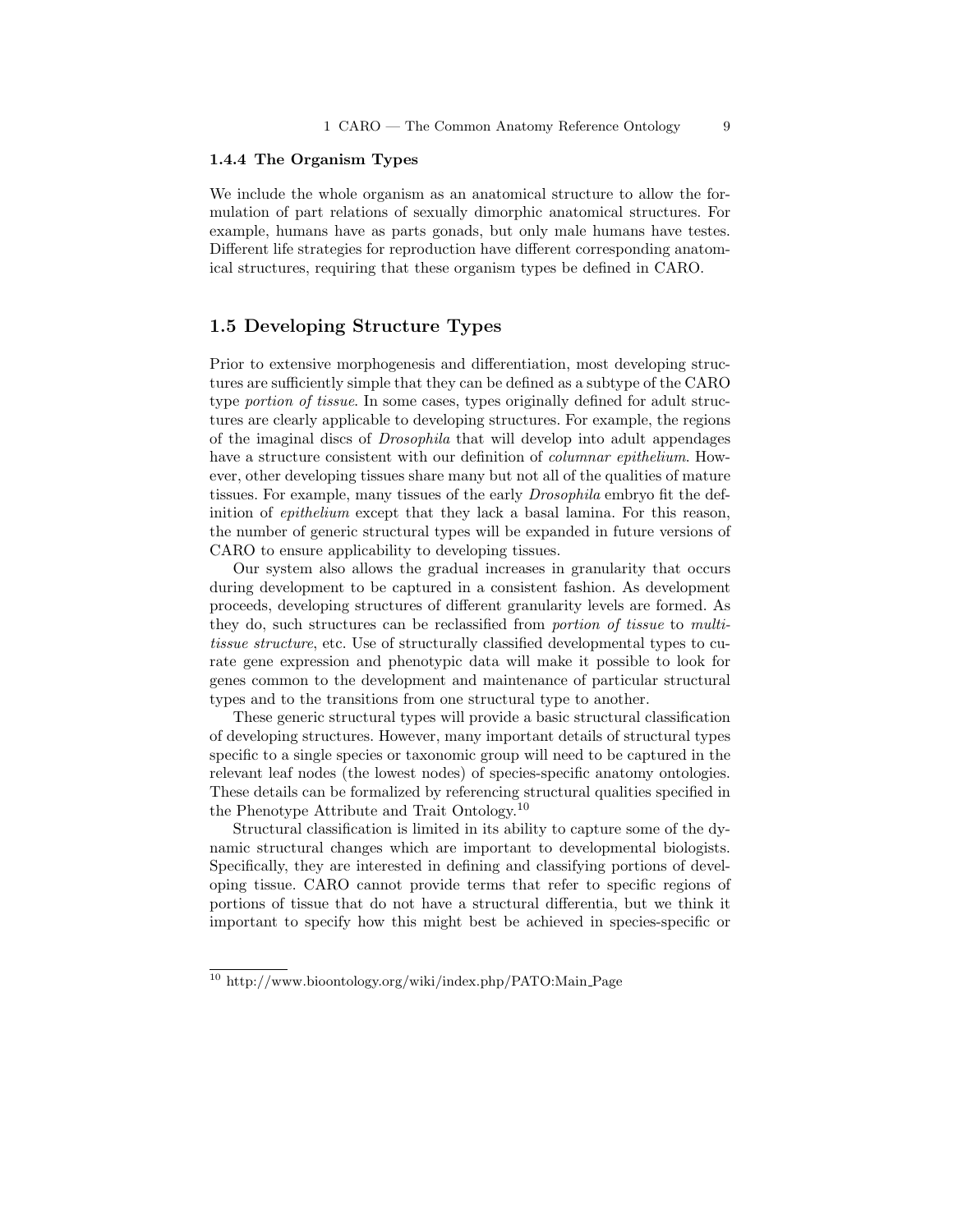multi-species anatomy ontologies built using CARO as a template. In the following we will first discuss an example and afterwards present the template that allows us to define structures by shared cell fate.

Developmental biologists traditionally define and name portions of tissue, at least in part, on the basis of some shared fate: lens placode, limb field, limb bud, fat-body primordium, and so on. The boundaries of these regions delimit groups of cells that are precursors of some specific type or types of anatomical structure. For example, each of the pair of heart primordia in a zebrafish embryo consists of all the members of a connected group of heart precursor cells, and the Drosophila wing pouch consists of all members of a connected group of cells that give rise to the wing. This can be made explicit by the following definition:

#### $d\mathbf{1}$  x is a wing pouch if and only if:

- 1. x is a portion of columnar epithelium such that some cells that are part of x are ancestors of some cells that are part of some instance of the type wing; and
- 2. for all y, z: if y is a cell that is part of x and y is the ancestor of the cell z, then there is some type  $C$  and some instance  $c$  such that  $c$  is an instance of  $C$ , z is part of c and (either  $C$  is identical with the type wing or wing develops\_from C).

The underlying template of this definition is:

 $d 2 x is a P if and only if:$ 

- 1. x is an instance of Q such that some cells that are part of x are ancestors of some cells that are part of some instance of the type D; and
- 2. for all y, z: if y is a cell that is part of x and y is the ancestor of the cell  $z$ , then there is some type  $C$  and some instance  $c$  such that  $c$  is an instance of  $C$ ,  $z$  is part of  $c$  and (either  $C$  is identical with the type  $D$  or D develops\_from C).

In our example  $P$  is the developing type *wing pouch*,  $Q$  is the structurally defined supertype columnar epithelium, and D is the 'mature' type wing. The details of this formalization ensure that it is compatible with the apoptosis of cells that are part of precursor structures during development and can apply to precursor anatomical structures where cell division has ceased but which have yet to differentiate.

In order to apply this approach to structures that are the precursors of multiple later types we need to generalize the definition. Let  $P$  again be the developing type, Q the structurally defined supertype, and let S be a set of types of compound organs, multi-species structures, and (maximal) portions of tissue.  $(S$  is the set of types of entities that the instances of  $P$  develop into.) We now define:<sup>11</sup>

 $11$  Definition schema 3 is a generalization of schema 2, since schema 2 is the consequence of schema 3 if we assume that  $S = \{D\}.$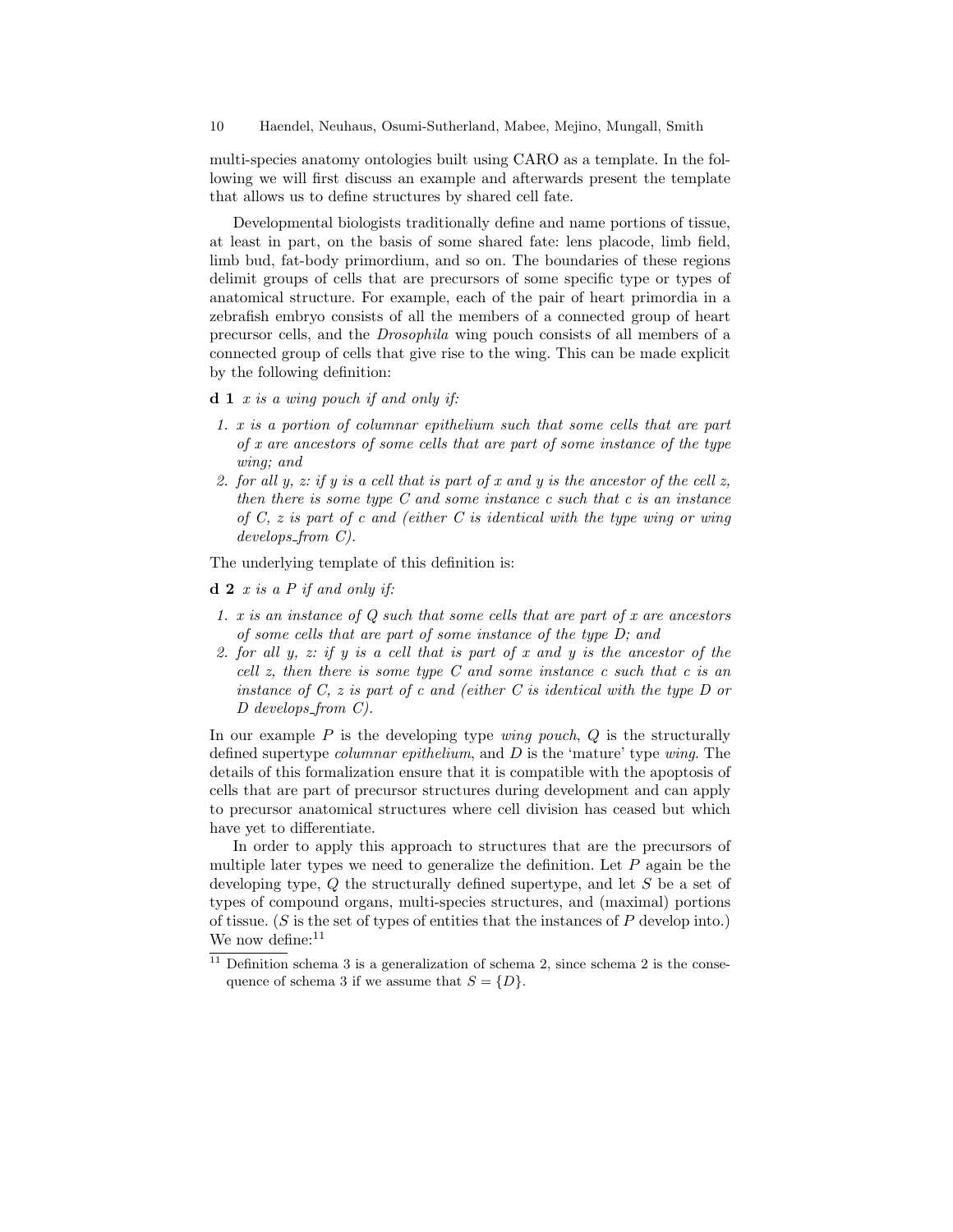$\bf d \ 3$  x is a P if and only if:

- 1. x is an instance of  $Q$  such that for every element  $D$  of  $S$  the following holds: some cells that are part of x are ancestors of some cells that are part of some instance of D; and
- 2. for all y, z: if y is a cell that is part of x and y is the ancestor of the cell z, then there is some type  $C$  and some instance c such that c is an instance of C, z is part of c and (either C is an element of S or there is some element  $D$  of  $S$  such that  $D$  develops from  $C$ ).

Note that the differentia of this definition schema distinguishes precursor tissues from other portions of developing tissues that do not consist of a group of cells sharing some fate. Hensen's node in the chicken embryo, for example, contains different precursors at different stages of gastrulation, and does not delimit a connected group of cells sharing some particular fate [14].

The definition schema 3 provides a template for definitions of types of precursor tissues, which can be used in species specific ontologies. As mentioned above, this approach is especially useful in cases where developing types cannot be defined on a purely structural bases, because the precursor tissues are not yet mophologically distinct from their surroundings, but have been experimentally defined. The approach also provides a way to define germlayers, mesoderm, ectoderm and endoderm according to the classes of mature structure whose precursor cells they contain. Finally, as mature structures are named in these definitions, it is possible to use this information to group developing structures according to what they will develop into.

## 1.6 Relations in CARO

An ontology is a controlled vocabulary that encapsulates the meanings of its terms in a computer parsable form. An anatomy ontology consists of statements composed of two kind of terms, denoting types and relations, respectively. Typically such statements involve two type terms A and B, so that they are of the form: A rel B. Relations commonly encountered in anatomical ontologies include the is a relation, indicating that one type is a subtype of another, and the *part of* relation, indicating that every instance of the first type is, on the instance level, a part of some instance of the second type. Examples of use include *pancreas is a lobular organ* in the FMA and *cell nucleus* part of cell in the GO Cellular Component ontology. However, anatomical ontologies are by no means limited to these two relations; the FMA employs a large number of spatial relations  $[11]^{12}$  and ontologies that encompass entities at various developmental stages typically link types using relations such as develops from, as in the OBO Cell Type ontology (CL) and in anatomical ontologies for model organisms such as fly and zebrafish.

 $^{12}$  Also see 'spatial association relationship' at:

http://fme.biostr.washington.edu:8089/FME/index.html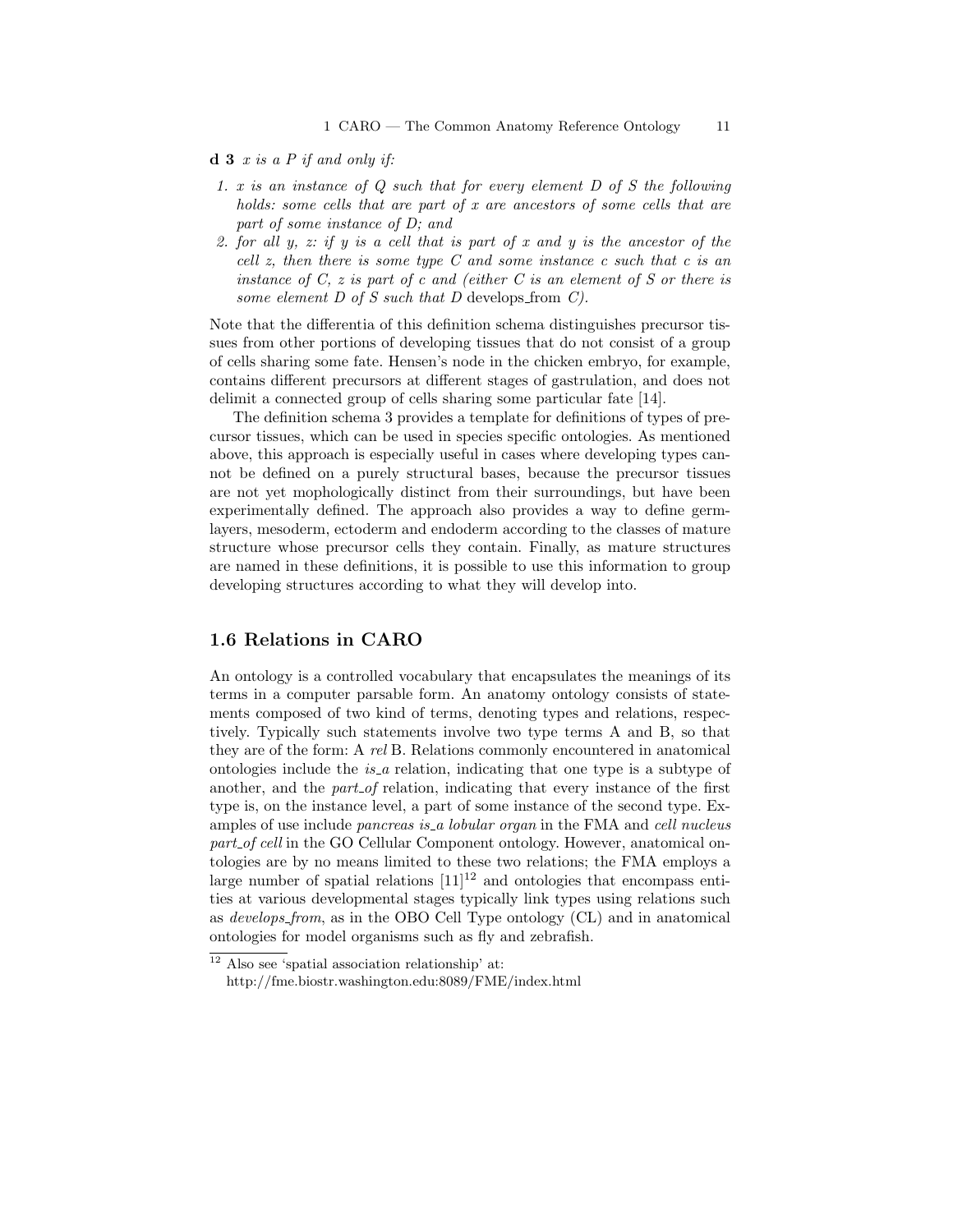Relations play an essential role in ontologies, since they are the primary bearer of semantic content (see Chapter 14). To ensure a consistent use of terms that denote relationships within and across ontologies, it is important to agree on shared, unambiguous definitions of these terms. These definitions utilize the dependence of relationships between types (e.g. cell nucleus and cell) on the relationships between instances of these types (e.g. concrete cell nuclei and the cells which contain them), as is discussed in detail in the Chapters 14 and 15 of this book. In this section, we will discuss the extension of the OBO Relations Ontology [17] to provide relations that are necessary for CARO and species-specific anatomies. This extension comes in different flavors: (a) in some cases, we need to add new relations to capture important aspects of anatomical entities, (b) in other cases, we need to add new relations that further specify existing ones in order to better represent the dynamic changes within developing organisms, and (c) we need to consider relations that link anatomy ontologies to other ontologies.

#### 1.6.1 Defining develops\_from

The OBO Relations Ontology covers the most important relationships for anatomy ontologies, but lacks explicit definitions of many spatial relations that it would be desirable to include. Some of these are discussed in chapter 15 of this book. Further, for CARO to provide a representation of developmental anatomy, we need to define a relationship that represents the various ways that anatomical structures change through development. We lack a single, transitive relationship that can represent the transformation, fission and fusion of developing structures over time. Here we outline the relationship develops from, which fulfills these criteria. In order to define *develops from* we need to distinguish two cases. In the first case, some entity changes its properties but remains numerically identical; for example, if an adult develops from a child, then the adult will have different properties (e.g. a different weight and height) but it will be still the same individual. In contrast, if a zygote develops from a sperm cell and an ovum, then the zygote is not identical with either; but the zygote arises from the sperm cell and the ovum. These two relations are used to define the type level relationships transformation of and  $derives\_from^{13}$  in the OBO Relations Ontology. Since it is often unknown during development whether one structure arising during development is a transformation of another or whether some portion of a structure arises from another one, we need a develops from relation which covers both cases.

<sup>12</sup> Haendel, Neuhaus, Osumi-Sutherland, Mabee, Mejino, Mungall, Smith

<sup>&</sup>lt;sup>13</sup> To avoid confusion with the very different meaning of 'derives from' in an evolutionary context, we plan to rename this type level relationship 'arises from'. The corresponding instance level relationship is referred to as 'arises\_from' in the following text.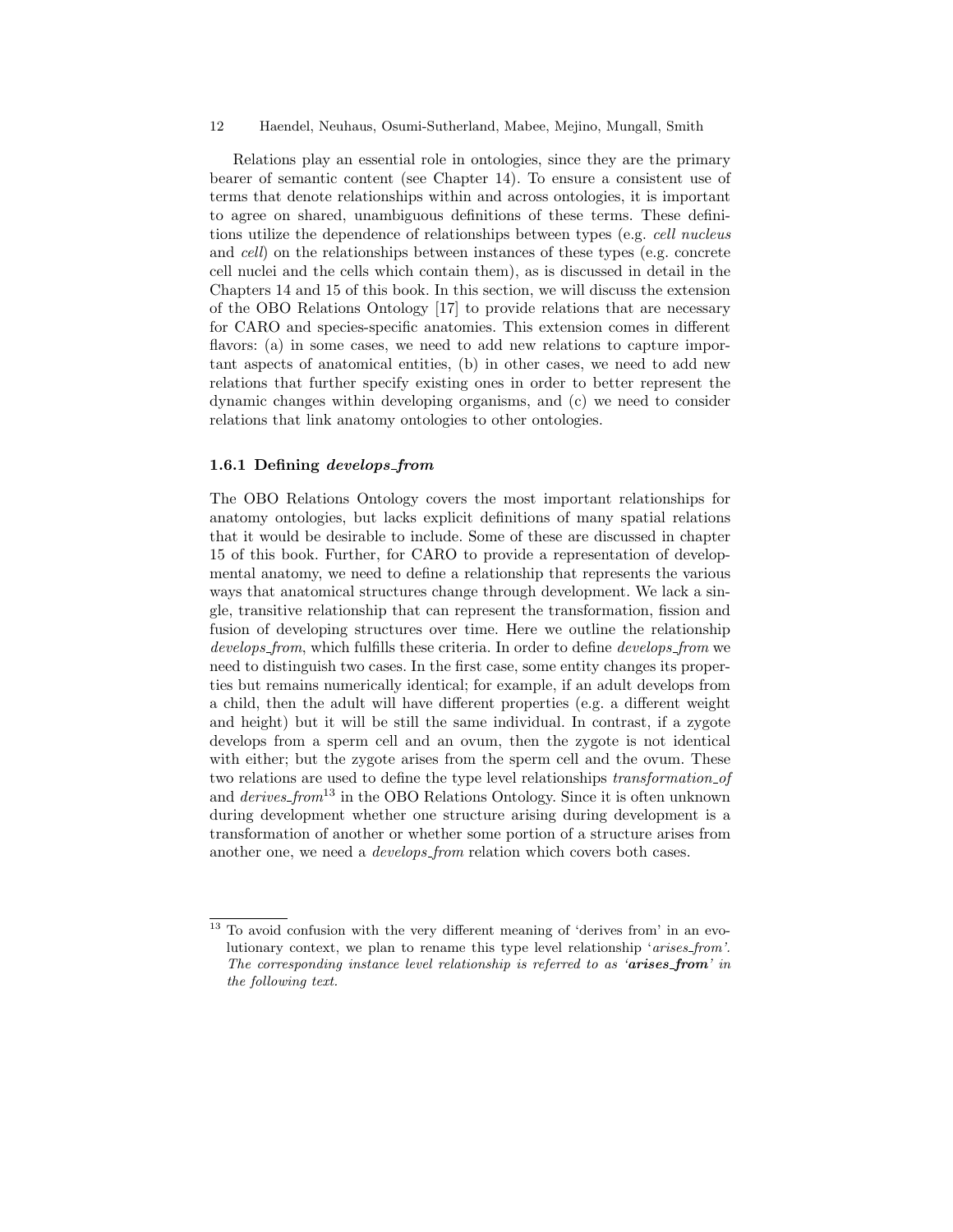More formally, the *develops\_from* relationship is defined as follows:<sup>14</sup>

 $d$  4  $C$  develops\_from  $D$  if and only if, for any  $x$  and any time  $t$ , the following holds: if x instantiates C at time t, then

- 1. EITHER for some time  $t_1$ , x instantiates D at  $t_1$  and  $t_1$  precedes t, and there is no time interval  $t_2$  such that x instantiates C at  $t_2$  and x instantiates  $D$  at  $t_2$ ;
- 2. OR for some time  $t_1$ , there is some y such that y instantiates D at  $t_1$  and  $x$  arises\_from  $y$ .

The relation succeeds is defined with the help the relations buds from and arises from. Note while develops from is a relationship between types, precedes, buds from, succeeds, and arises from hold between instances.

 $d 5$  x arises from y is defined recursively in the following way:

- 1. if x succeeds y, then x arises from y;
- 2. if x buds from y, then x arises from y;
- 3. if x arises\_from y and y succeeds z, then x arises\_from z;
- 4. if x arises from y and y buds from z, then x arises from z;
- 5. x arises\_from y holds only because of  $(1)-(4)$ .

With other words arises\_from is the transitive closure of buds\_from and succeeds. The relations succeeds and buds from are defined in the following way.<sup>15</sup>

#### $d\ 6\ x$  succeeds y if and only if

- 1. x and y are instances of the type anatomical entity; and
- 2. x begins to exist at the same instant of time at which y ceases to exist; and
- 3. there is some anatomical structure z such that z is **part of** y when y ceases to exist and  $z$  is **part of** x when x begins to exist.

#### $d 7$  x buds\_from y if and only if

- 1. x and y are anatomical entities; and
- 2. at no time t, x is part of y at t; and
- 3. there is some anatomical structure  $z$  such that  $z$  is  $part_of y$  immediately before  $x$  begins to exist, and  $x$  succeeds  $z$ ; and
- 4. x continues to exist for some interval of time from the point when y begins to exist.

 $^{14}$  These definitions, and the definitions below, are provided for the sake of technical completeness. They will not play any role in the actual use of CARO in day-to-day annotation and information retrieval purposes.

 $^{15}$  The observant reader will notice that these definitions are less rigorous than the  $\,$ previous ones. For a full logical analysis of 'buds from' and 'succeeds' we would need to spell out the underlying temporal theory; which is beyond the scope of this chapter.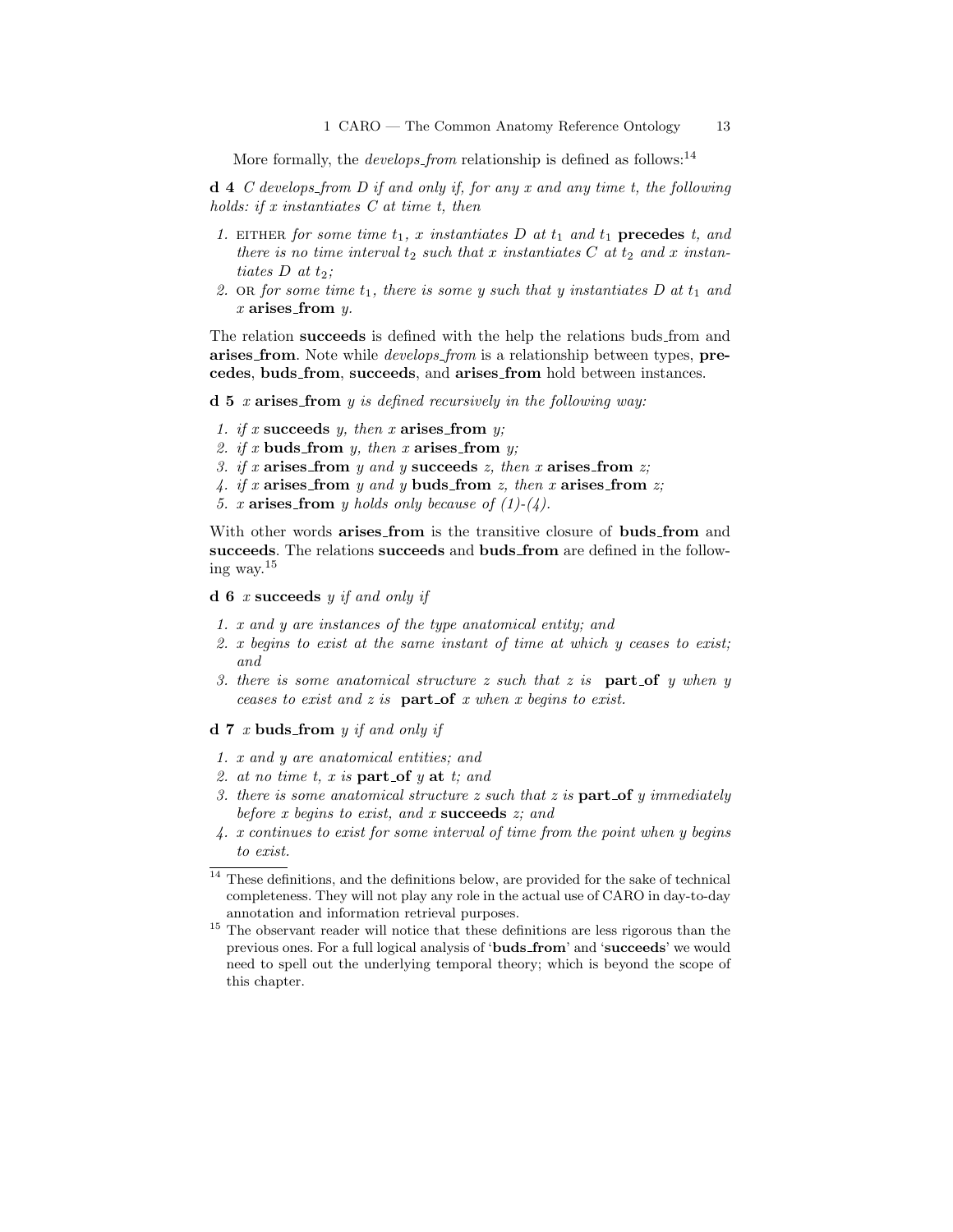#### 1.6.2 Defining Time-Restricted Part Relationships

The parthood relations as defined in the OBO Relations Ontology [17] do not adequately represent some dynamic aspects of developmental anatomy. In particular, the relationships has part and part of, both apply at all stages: C has part D means that every C, regardless of stage, has some D as instancelevel part. The Drosophila anatomy ontology, however, contains types of neuroblasts that are part of the ventral nerve cord primordium (VNC). As these neuroblasts divide, more types become identifiable – at stage 9 there are 10 types but by stage 11 there are 34 [1]. We cannot capture the part relationship between these cell types and the VNC primordium using the has-part relation, because this would imply that all instances of the VNC have instances of each of these neuroblast types as a part at all stages. Similarly, the relation part of also applies irrespective of stage. We can solve this dilemma by defining versions of *part of* and *has part* which are applicable only during the stages in which both partners in the relationship exist. The formal definitions of these relationships are:

 $d 8$  C time\_restricted\_part\_of D if and only if the following holds for any x and any time t: if x instantiates  $C$  at time t, then there is a y such that

- 1. for some time  $t_1$ , y instantiates D at  $t_1$  and x part of y at  $t_1$ ; and
- 2. for all times  $t_2$ : if x exists at  $t_2$  and y exists at  $t_2$ , then x is part of y at  $t_2$ .

**d 9** C time\_restricted\_has\_part D if and only if the following holds for any x and any time t: if x instantiates  $C$  at time t, then there is a y such that

- 1. for some time  $t_1$ , y instantiates D at  $t_1$  and y **part of** x **at**  $t_1$ ; and
- 2. for all times  $t_2$ : if x exists at  $t_2$  and y exists at  $t_2$ , then y is part of x at  $t_2$ .

#### 1.6.3 Relationships Linking Separate Ontologies

As mentioned above, the structural classification of anatomical entities in CARO is separate from the treatment of functional classification and of homology between anatomical entities across different species. In order to record function and homology information, the anatomical types within a speciesspecific anatomy ontology need to be linked to types in other ontologies, and the necessary relations – including has function and homologous to – will be added to the OBO Relations Ontology in due course. We discuss relations between developmental stage and anatomical types in the following section. Note that the spatial relations and the *develops\_from* relation mentioned above are relations that are used within a given anatomical ontology. In contrast relations such as has function, homologous to, starts during and ends during are relationships that link types across different ontologies. Similarly,  $is_4$ , too, can link types across different ontologies, as for instance when we make the assertion that mouse compound organ is a CARO:compound organ.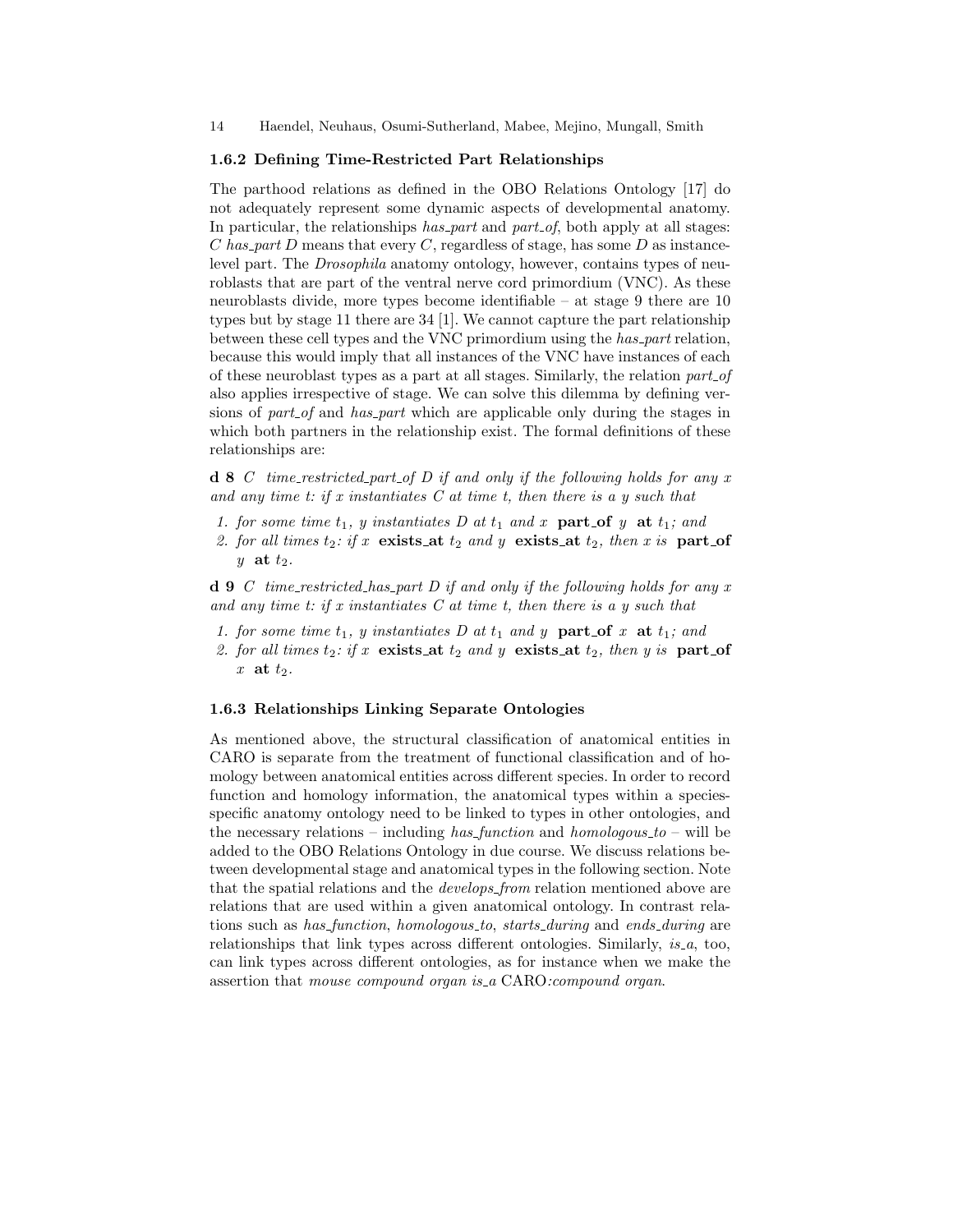#### 1.7 Representing Stages

Development can be considered a process that has *participant* [17] whole organism. For any single species, events during development occur in a predictable order. However, the precise timing of these events is dependent on environmental conditions. Developmental biologists traditionally measure progress through (the process of) development relative to the occurrence of some standard series of events which can be easily and reliably scored [2, 10]. A standard table of development divides the process of development into stages, each delimited by a pair of events, and it describes key events occurring within each stage.

For some organisms, not only is the order of events consistent, but under standard laboratory conditions their timing relative to a reference event (e.g. fertilization) shows little variation. In these cases it is possible to define stages in terms of the period of time that elapsed since the reference event. This method of defining stages is particularly useful if no easily score-able morphological stage criteria are available. For example, in the zebrafish, early stages are often referred to either by morphological criteria or by time since fertilization, while the later stages are referred to exclusively by time since fertilization [8].

As stage series are necessarily species-specific, ontologies representing individual stage series have to be constructed for each species. Minimally, a stage ontology will contain types for the stages that make up a standard table of development. The relative timing of these stages can be recorded using the relation *preceded by* [17]. Stages can be grouped together into super-stages, or divided into sub-stages, with the latter having a  $part\_of$  relationship to the stages themselves, which are in turn *part of* super-stages. While stage series are species-specific, many of the developmental processes described in standard tables of development are not. Information about the relative timing of developmental processes described in each standard table of development can be captured within species-specific stage ontologies. The relative timing of these processes to each other and to stage boundaries can be recorded using the relations part of, preceded by and an additional relationship simultane $ous\_with^{16}$ . Linking these to relevant GO types such as cellularization (see Figure 1.3) will facilitate reasoning between species-specific stage ontologies.

We propose that these species-specific stage ontologies be used to record the periods of development during which anatomical entities exist by using the relationships starts during and ends during (a formalized version of the strategy used by ZFIN). These relationships link anatomy ontology types to appropriate types in the stage ontology. This will give a crude resolution to records of timing: the existence of X begins some time during stage N and ends some time during stage N'. The temporal resolution of these links could be improved, as data allows, in two ways. Where some standard system of

 $^{16}$  To be defined in a future publication.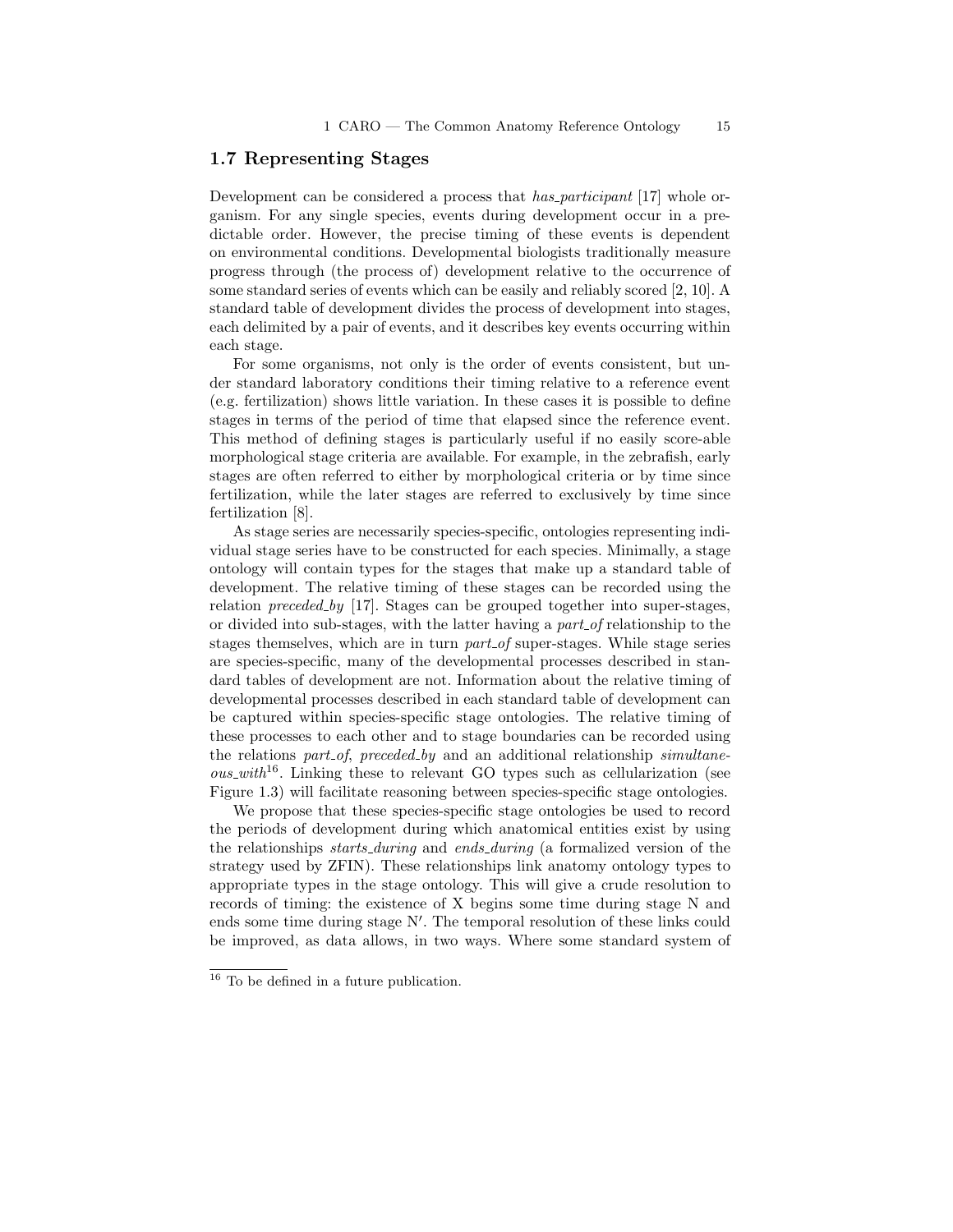substages has been defined, we can simply make *starts\_during* and *ends\_during* links to these substages. Alternatively, we can refine our record of the timing of the beginning or end of existence of an anatomical entity by instantiating these as events within the stage ontology and using *preceded by* relations to processes beginning or ending within a stage (see Figure 1.3).



Fig. 1.3. Relationship between anatomical entities, stage, and process. For each species, an ontology will be constructed containing types for stage and developmental process in a single ontology of occurents. Anatomical entities are contained in a separate ontology of continuants. The ends of each bar represent events for which relative timing can be recorded using the relations  $preceded\_by$  and  $simulta$ neous with. These ordering relations will be used in conjunction with *starts during* and ends\_during to define the period during which an anatomical entity exists. This example illustrates ectoderm development in the Drosophila embryo, wherein the ectoderm anlage *starts\_during* stage 5, the ectoderm anlage *ends\_during* stage 6, the ectoderm starts during stage 6, the process gastrulation preceded by cellularization, and gastrulation  $simultaneous\_with$  stage 6 and stage 7.

## 1.8 CARO Depth and Application

The question of CARO depth is closely related to its utility in building new anatomy ontologies. The top-level types in CARO together with the relationships defined above can be used to structure application anatomy ontologies. However, the types in CARO are very generic relative to the types commonly defined within a species-specific anatomy ontology. This is because it is very difficult to further subtype CARO and remain within the bounds of disjoint structural definitions. For example, the compound eye of a Drosophila and the camera-lens eye of a human have little in common structurally, making it unlikely that the type eye would be included in CARO (though these types might be grouped, outside of CARO, using the function 'to see'). However, it may be possible to achieve a disjoint set of structural definitions for particular monophyletic groups within multi-species anatomy ontologies.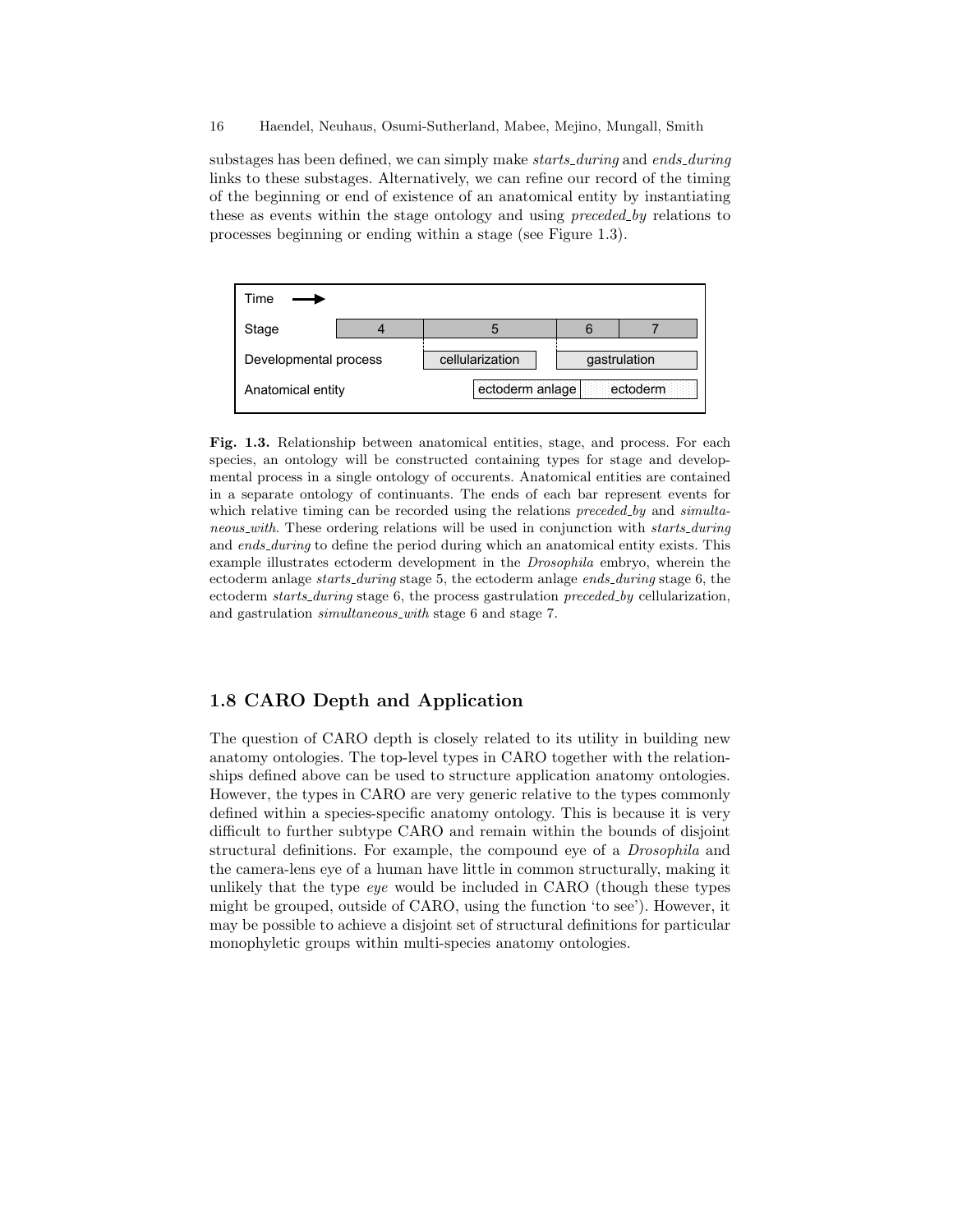A number of projects aim to generate anatomy ontologies of multiple taxa. In particular, the Cypriniformes Tree of Life  $(CToL)^{17}$ , the plant ontology<sup>18</sup>, as well as the amphibian<sup>19</sup>, and Hymenoptera<sup>20</sup> anatomy ontologies. As in the case of species-specific anatomy ontologies, multi-species anatomy ontologies can also clone the CARO types for use as their topmost nodes. Within a multi-species anatomy ontology, a type that satisfies the definition of a CARO type will have an *is*<sub>-a</sub> relation to the CARO type with the *differentia* of a taxon rather than a species. For example, for the cypriniform fish anatomy ontology, the cypriniform type compound organ is a CARO:compound organ, with the differentia being that it is a compound organ of a type found in Cypriniformes. CARO can in this way be used as a template for multi-species anatomy ontologies as well as for species-specific ones.

Currently, many ontology developers use an existing ontology when building a new one (as CARO itself is modeled on the FMA). For example, the zebrafish anatomy ontology has been used as a template for both fish and amphibian multi-species ontologies. This is because the zebrafish anatomy ontology refers to anatomical structures that evolved within chordates – a post-anal tail evolved at the level of Chordata, the lateral line system evolved at the level of Craniata, jaws evolved at the level of Gnathostomata, and bone at the level of Vertebrata (Figure 1.4).

Within multi-species anatomy ontologies it is necessary to specify in which organisms the anatomical entities are applicable. This can be accomplished with the relation,  $part_of_organism$ , proposed by the CToL-ZFIN working group to link anatomical entities to taxa within a taxonomy ontology. Similarly, the types in CARO are not applicable to all organisms. For example, diploblastic animals such as cnidarians (a phylum that includes jellyfish and sea anemones) lack compound organs (a proposed CARO term) while sponges may have no distinct multi-tissue structures at all [6]. CARO classes could also be linked to a taxonomy ontology to indicate which classes are applicable at various taxonomic levels. The purpose of cross-referencing multi-species anatomy ontologies and CARO to a taxonomic ontology would be to provide a user with choice of appropriate types. A similar method has been proposed to limit classes to specific taxa in other species-independent ontologies such as the GO or the CL (Waclaw Kusnierczyk, personal communication). It is important to note that cross-referencing anatomy and taxonomy ontologies in this manner does not specify homology.

<sup>&</sup>lt;sup>17</sup> http://www.nescent.org/wg\_fishevolution

<sup>18</sup> http://www.plantontology.org

<sup>19</sup> http://www.morphologynet.org

<sup>20</sup> http://ceb.scs.fsu.edu/ronquistlab/ontology/wiki/index.php/Main Page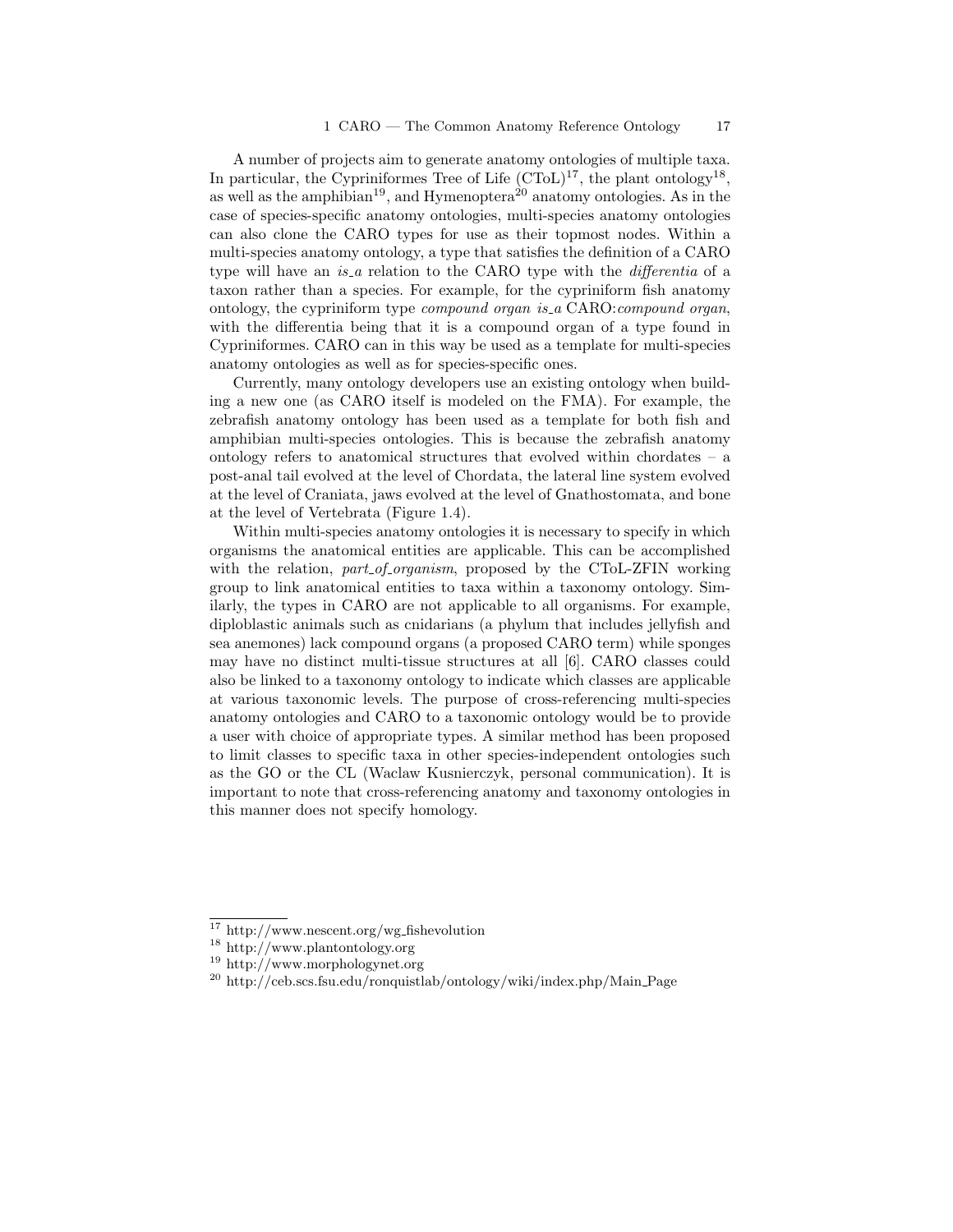

Fig. 1.4. Species-specific anatomy ontologies contain types applicable to more diverse taxa. The zebrafish anatomy ontology (inner darker cylinder) includes terms referring to features that evolved at various times in the chordate lineage. This ontology could be expanded to include anatomical structures found in all vertebrates (entire cone).

## 1.9 Representing Homology

Methods for recording homology between types in anatomy ontologies are extremely important both to provide resources for evolutionary biologists and for the development of tools for inter-species inference regarding the molecular basis of morphological phenotypes or traits. Structures (including genes) are homologous if they evolved from some structure in a common ancestor, and homology implies genealogical descent as the vehicle of transfer of information. Homology must be addressed within the context of multi-species anatomy ontologies because of the very nature of how anatomical structures evolve. The reason anatomical types are structurally or functionally similar, and therefore classified together in some ontology, may be because they are evolutionarily related. However, many well documented counter examples exist. For example, both zebrafish and humans have a skull bone named the parietal bone, and another named the frontal bone. These could be grouped in an ontology on the basis of position within the skull and name; but there is good evidence that the parietal bone in humans is homologous to the frontal bone in zebrafish [7, 13]. Thus, one cannot assume homology based on structural similarity or name.

We propose that homology information be captured independently of both structure and function information. Specifically, statements of homology are hypotheses and require evidence (codes) and attribution. This is particularly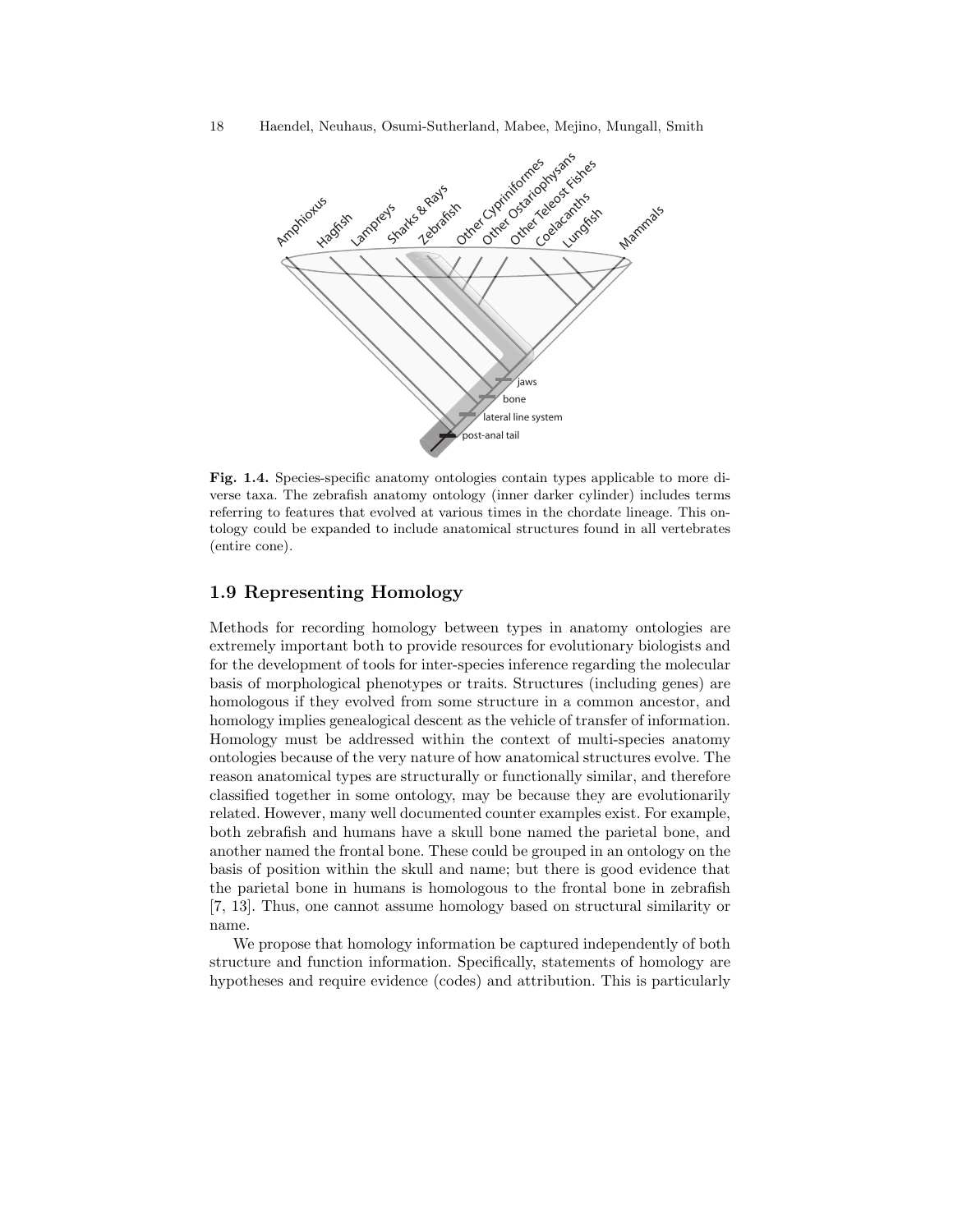important to evolutionary biologists creating phylogenies, where different evidence is often used to generate different phylogenetic views. In light of this need to capture homology, a new relationship, *homologous to*, is proposed to be included in the OBO Relations Ontology, but its definition is still under discussion. The ontological implications for this new relationship are as yet untested. For instance, if two structures are deemed homologous, is this information transitive down is a chains? Can two structures be homologous if none of their parts are homologous? Erwin and Davidson [4] have suggested that the regulatory processes that underlie development may be homologous, whereas the creation of gross anatomical structures is specific to phyla or classes (and may not be homologous). In this respect, it is the processes or functions that are homologous whereas the structures are not.

To establish a homology relation between sister anatomical entities may require the determination of an evolutionary precursor in order to create sister subtypes within a multi-species anatomy ontology. It may prove difficult in some cases to define an evolutionary precursor purely on a structural basis and will require domain experts whose expertise spans large branches of the tree of life. However, it is possible that a function ontology used in combination with homology statements could overcome this difficulty. Multi-species anatomy ontologies will have to reconcile these homology issues with maintenance of disjoint definitions based on structure. It is important to note that even though one intended use for CARO is as a template for building multispecies anatomy ontologies, no homology between types is implied by common treatment within CARO, since CARO types are classified purely on the basis of structural criteria and not on evolutionary history.

## 1.10 Long Term CARO Goals

One of the long-term goals of CARO is to provide the source of standardized representations of anatomical types used in creating composite types of the kind found in ontologies such as the GO's Biological Process ontology. Like CARO, GO is cross-species, describing types of biological process that occur across a wide variety of species, encompassing types such as heart development and neural tube closure. Like CARO, GO is also canonical – it describes the features of typical, wild-type instances. At the present time, GO does not contain explicit references to types from an anatomical entity ontology. Instead, rough definitions of types such as heart and neural tube are 'embedded' inside the definitions of the corresponding GO types. This leads to redundancy, duplication of effort, inconsistency and a poor basis for cross-domain inference.

Once CARO is in use as a template for species-specific or multi-species anatomy ontologies, types from these ontologies along with their taxonomic reference can be referenced by the GO. GO will retain types such as neural tube closure, but the corresponding definitions can refer to definitions taken from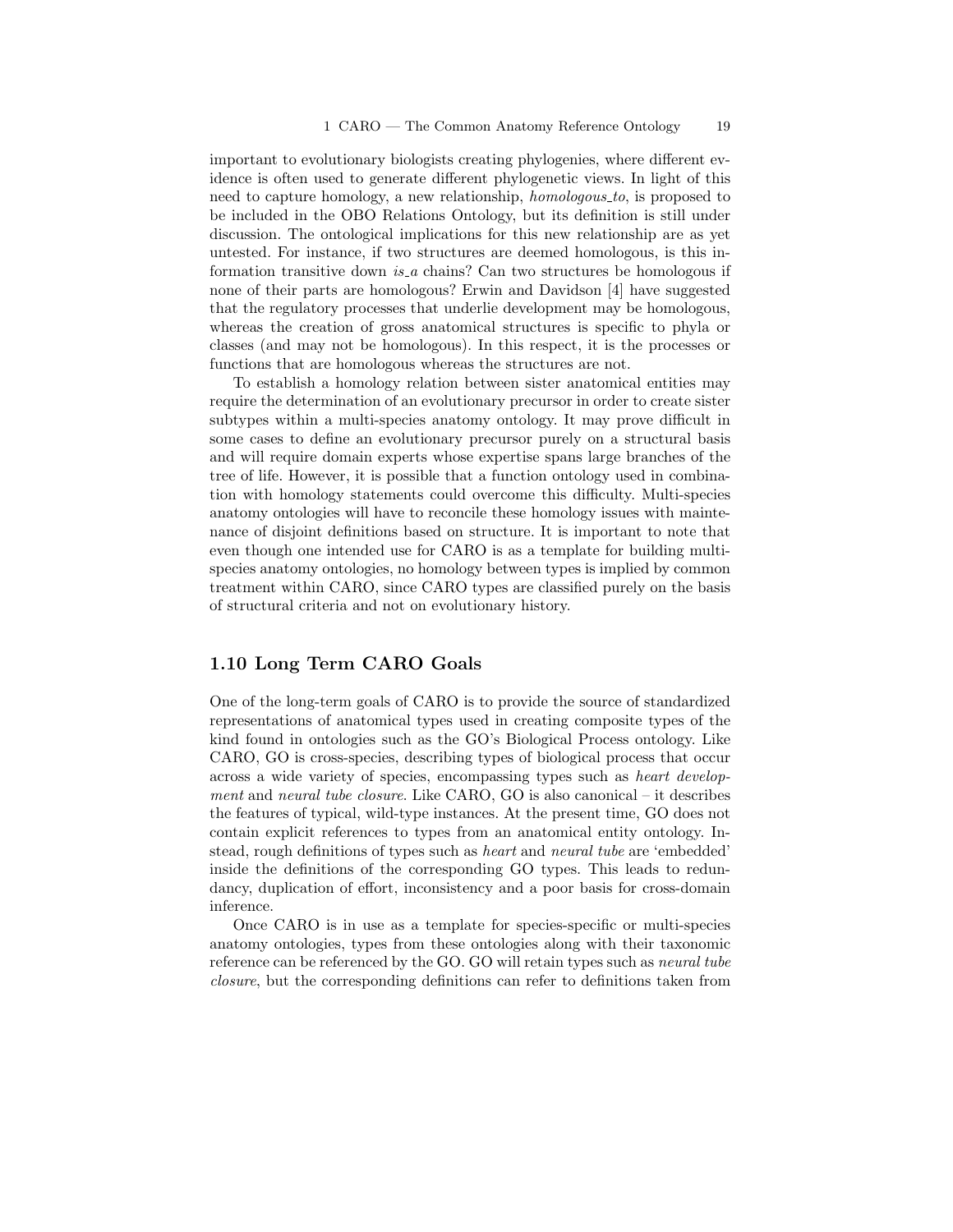CARO or from one of the multi-species or single-species anatomy ontologies created in a way which will allow the ontologies to be kept synchronized [9].

While the primary axis of classification in CARO is structural, not functional, this does not mean that CARO ignores function. Rather, CARO insists that function be treated as a separate orthogonal ontology. Instead of stating that *verterbrate eye is a sense organ* as we may do in a mixed classification, we instead state that *vertebrate eye has-function visual perception*, with the is a parent of verterbrate eye being the appropriate structural supertype (i.e. cavitated compound organ). Separating structure from function in this way leads to cleaner ontology design, with each type having a single is a parent. At the same time, this methodology still allows for cross-ontology queries, such as 'find all genes active in seeing structures'. The organismal function ontology that will be used in conjunction with CARO or other anatomy ontologies is yet to be developed. Like CARO, this ontology will adhere to OBO Foundry principles and be itself placed in the OBO Foundry.<sup>21</sup> Many of these functions will be realized in biological processes of the kind found in the GO, so this ontology will be developed in coordination with the Gene Ontology Consortium.

One final consideration is that CARO compliance can be exploited to help build phylogenetic views of a given set of taxa. Since all species-specific and multi-species anatomy ontologies will have  $is_a$  links to CARO nodes, it will be possible to view an assembly of anatomical structures by limiting the taxonomic level. In combination with a set of homology statements, one could build different phylogenies based on different evidence. This is not unlike the current method of creating phylogenies, except that the anatomical structures are named and assigned to taxa in a standardized manner thereby providing links to other relevant data. For example, the development and function of homologous structures in two different species are likely to retain at least some of the molecular mechanisms present in the ancestral structure in their most recent common ancestor. CARO should in this way prove a useful organizational tool to facilitate the inference of molecular mechanisms underlying morphology.

## Acknowledgements

This work was funded in part by the National Institutes of Health through the NIH Roadmap for Medical Research, Grant 1 U 54 HG004028. Information on the National Centers for Biomedical Computing can be found at http://nihroadmap.nih.gov/bioinformatics. The CToL-ZFIN working group has been supported by the National Evolutionary Synthesis Center. Thanks go to Michael Ashburner, Monte Westerfield, and Cornelius Rosse for their valuable comments.

<sup>21</sup> http://obofoundry.org/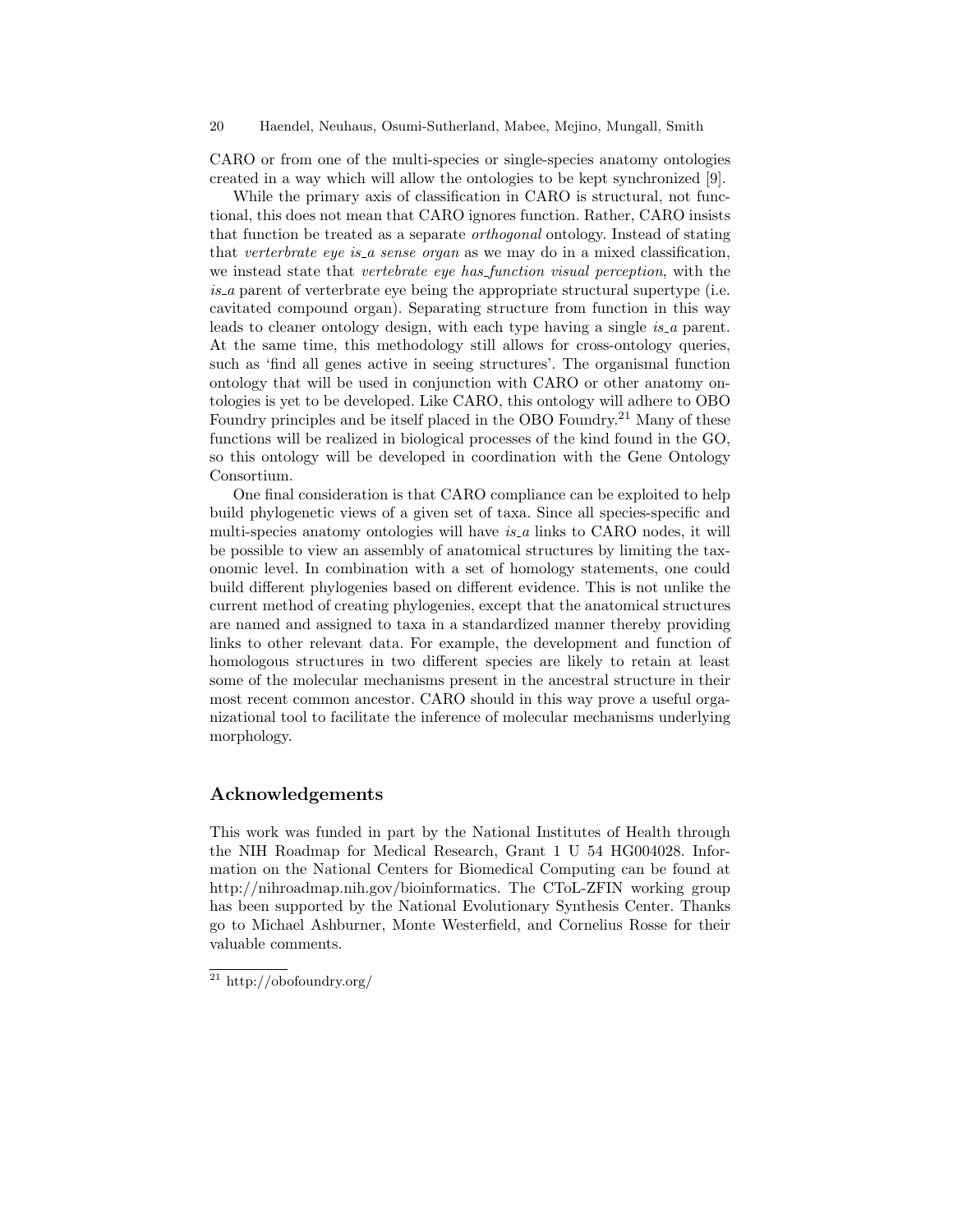#### References

- 1. C. Berger, J. Urban, and G.M. Technau. Stage-specific inductive signals in the Drosophila neuroectoderm control the temporal sequence of neuroblast specification. Development, 128: 3243-3251, 2001.
- 2. J.A. Campos-Ortega and V. Hartenstein. The Embryonic Development of Drosophila melanogaster. (Second Edition), Springer-Verlag, Berlin, 1999.
- 3. D.L. Cook, J.L.V. Mejino, and C. Rosse. Evolution of a foundational model of physiology: symbolic representation for functional bioinformatics. Medinfo, 11(1): 336-340, 2004.
- 4. D.H. Erwin and E.H. Davidson. The last common bilaterian ancestor. Development, 129: 3021-3032, 2002.
- 5. Gene Ontology Consortium. The Gene Ontology (GO) project in 2006. Nucleic Acids Res., 34: D322-6, 2006.
- 6. P.W.H. Holland. Major transitions in animal evolution: a developmental genetic perspective. American Zoologist, 38(6): 829-842,1998.
- 7. M. Jollie. Chordate Morphology. New York, Reinhold Books, 1962.
- 8. C.B. Kimmel, W.W. Ballard, S.R. Kimmel, B. Ullmann, and T.F. Schilling. Stages of embryonic development of the zebrafish. Dev. Dyn., 203: 253-310, 1995.
- 9. C. Mungall. Obol: integrating language and meaning in bio-ontologies. Comparative and Functional Genomics, 5 (6-7), 509-520, 2004.
- 10. P.D. Nieuwkoop and J. Faber. Normal Table of Xenopus laevis. 3rd Ed, 1994.
- 11. C. Rosse and J.L.V. Mejino. A reference ontology for bioinformatics: The Foundational Model of Anatomy. Journal of Biomedical Informatics, 36: 478-500, 2003.
- 12. C. Rosse, J.L.V. Mejino, B.R. Modayur, R. Jakobovits, K.P. Hinshaw, J.F. Brinkley. Motivation and organizational principles for anatomical knowledge representation: the Digital Anatomist symbolic knowledge base. Journal of the American Medical Informatics Association, 5(1): 17-40, 1998.
- 13. H. P. Schultze and M. Arsenault. The panderichthyid fish Elpistostege: A close relative of tetrapods? Paleontology, 28: 293-309, 1985.
- 14. M.A. Selleck and C.D. Stern. Fate mapping and cell lineage analysis of Hensen's node in the chick embryo. Development, 112(2): 615-626, 1991.
- 15. J. Slack. From egg to Embryo (2nd Ed). Cambridge University Press, 1991.
- 16. B. Smith. Fiat objects. Topoi, 20(2): 131-148, 2001.
- 17. B. Smith, W. Ceusters, B. Klagges, J. K¨ohler, A. Kumar, J. Lomax, C. Mungall, F. Neuhaus, A. Rector, and C. Rosse. Relations in biomedical ontologies. Genome Biology, 6(5):r46, 2005.
- 18. B. Smith, W. Ceusters, and C. Rosse. On carcinomas and other pathological entities. Comparative and Functional Genomics, vol 6, 7-8, 379-387, 2005.

## Appendix

The following table contains the types of CARO and their definitions in the order they appear in Figure 1.2.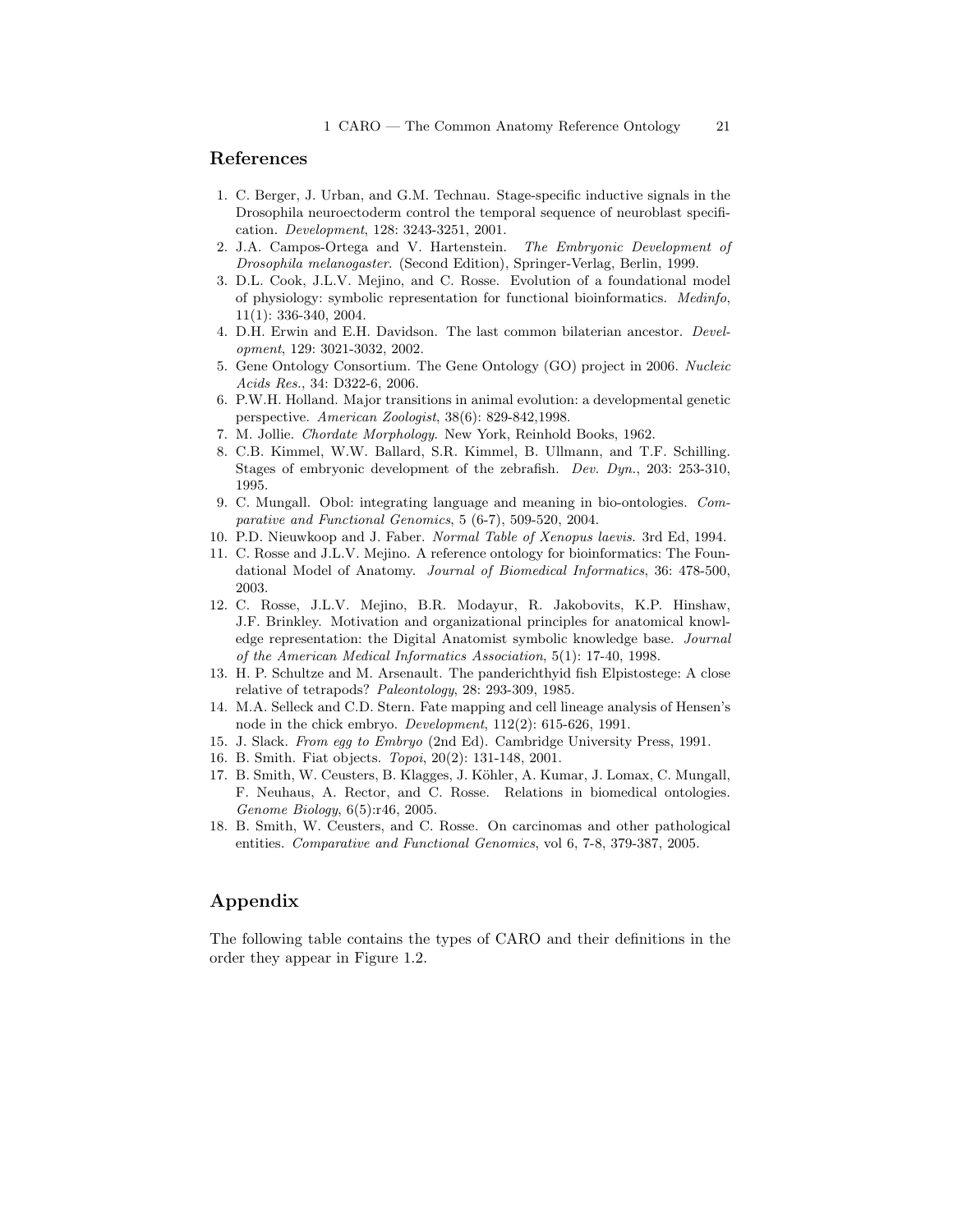| anatomical entity                 | Biological entity that is either an individual member<br>of a biological species or constitutes the structural<br>organization of an individual member of a biological<br>species.                                                                        |
|-----------------------------------|-----------------------------------------------------------------------------------------------------------------------------------------------------------------------------------------------------------------------------------------------------------|
| immaterial anatomical<br>entity   | Anatomical entity that has no mass.                                                                                                                                                                                                                       |
| anatomical line                   | Non-material anatomical entity of one dimension,<br>which forms a boundary of an anatomical surface or<br>is a modulation of an anatomical surface.                                                                                                       |
| anatomical point                  | Non-material anatomical entity of zero dimension,<br>which forms a boundary of an anatomical line or<br>surface.                                                                                                                                          |
| anatomical space                  | Non-material anatomical entity of three dimensions,<br>that is generated by morphogenetic or other<br>physiologic processes; is surrounded by one or more<br>anatomical structures; contains one or more<br>organism substances or anatomical structures. |
| cell space                        | Anatomical space that is part of a cell.                                                                                                                                                                                                                  |
| anatomical surface                | Non-material anatomical entity of two dimensions,<br>that is demarcated by anatomical lines or points on<br>the external or internal surfaces of anatomical<br>structures.                                                                                |
| material anatomical entity        | Anatomical entity that has mass.                                                                                                                                                                                                                          |
| anatomical structure              | Material anatomical entity that has inherent 3D<br>shape and is generated by coordinated expression of<br>the organism's own genome.                                                                                                                      |
| acellular anatomical<br>structure | Anatomical structure that consists of cell parts and<br>cell substances and together does not constitute a<br>cell or a tissue.                                                                                                                           |
| basal lamina                      | Acellular anatomical structure that consists of a<br>thin sheet of fibrous proteins that underlie and<br>support the cells of an epithelium. It separates the<br>cells of an epithelium from any underlying tissue.                                       |
| anatomical group                  | Anatomical structure consisting of at least two<br>non-overlapping organs, multi-tissue aggregates or<br>portion of tissues or cells of different types that does<br>not constitute an organism, organ, multi-tissue<br>aggregate, or portion of tissue.  |
| anatomical cluster                | Anatomical group that has its parts adjacent to one<br>another.                                                                                                                                                                                           |
| anatomical system                 | Anatomical group that is has as its parts distinct<br>anatomical structures interconnected by anatomical<br>structures at a lower level of granularity.                                                                                                   |
| cell                              | Anatomical structure that has as its parts a<br>maximally connected cell compartment surrounded<br>by a plasma membrane.                                                                                                                                  |

CARO Definitions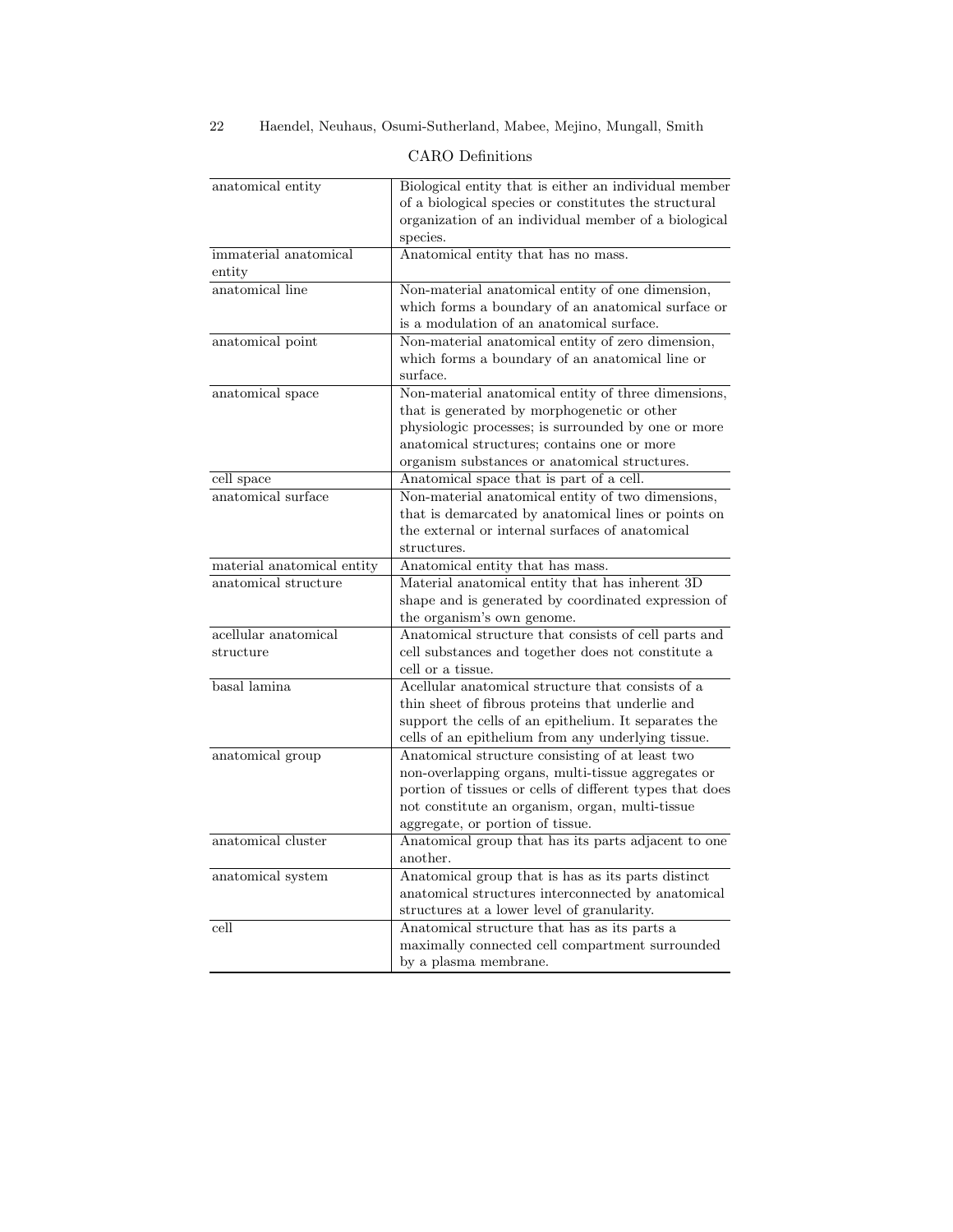| epithelial cell           | Cell which has as its part a cytoskeleton that allows   |
|---------------------------|---------------------------------------------------------|
|                           | for tight cell to cell contact and which has            |
|                           | apical-basal cell polarity.                             |
| single cell organism      | Cell that is an individual member of a species.         |
| cell component            | Anatomical structure that is a direct part of the cell. |
| compound organ            | Anatomical structure that has as its parts two or       |
|                           | more multi-tissue structures of at least two different  |
|                           | types and which through specific morphogenetic          |
|                           | processes forms a single distinct structural unit       |
|                           | demarcated by bona fide boundaries from other           |
|                           | distinct anatomical structures of different types.      |
| cavitated compound organ  | Compound organ that contains one or more                |
|                           | macroscopic anatomical spaces.                          |
| solid compound organ      | Compound organ that does not contain macroscopic        |
|                           | anatomical spaces.                                      |
| extraembryonic structure  | Anatomical structure that is contiguous with the        |
|                           | embryo and is comprised of portions of tissue or        |
|                           | cells that will not contribute to the embryo.           |
| multi-cellular organism   | Anatomical structure that is an individual member       |
|                           | of a species and consists of more than one cell.        |
| asexual organism          | Multi-cellular organism that does not produce           |
|                           | gametes.                                                |
| gonochoristic organism    | Multi-cellular organism that has male and female        |
|                           | sexes.                                                  |
| female organism           | Gonochoristic organism that can produce female          |
|                           | gametes.                                                |
| male organism             | Gonochoristic organism that can produce male            |
|                           | gametes.                                                |
| hermaphroditic organism   | Multi-cellular organism that can produce both male      |
|                           | and female gametes.                                     |
| sequential hermaphroditic | Hermaphroditic organism that produces gametes           |
| organism                  | first of one sex, and then later of the other sex.      |
| synchronous               | Hermaphroditic organism that produces both male         |
| hermaphroditic organism   | and female gametes at the same time.                    |
| multi-tissue structure    | Anatomical structure that has as its parts two or       |
|                           | more portions of tissue of at least two different types |
|                           | and which through specific morphogenetic processes      |
|                           | forms a single distinct structural unit demarcated by   |
|                           | bona-fide boundaries from other distinct structural     |
|                           | units of different types.                               |
| compound organ            | Multi-tissue structure that is part of a compound       |
| component                 | organ.                                                  |
| simple organ              | Multi-tissue structure that is not part of a            |
|                           | compound organ.                                         |

## CARO Definitions